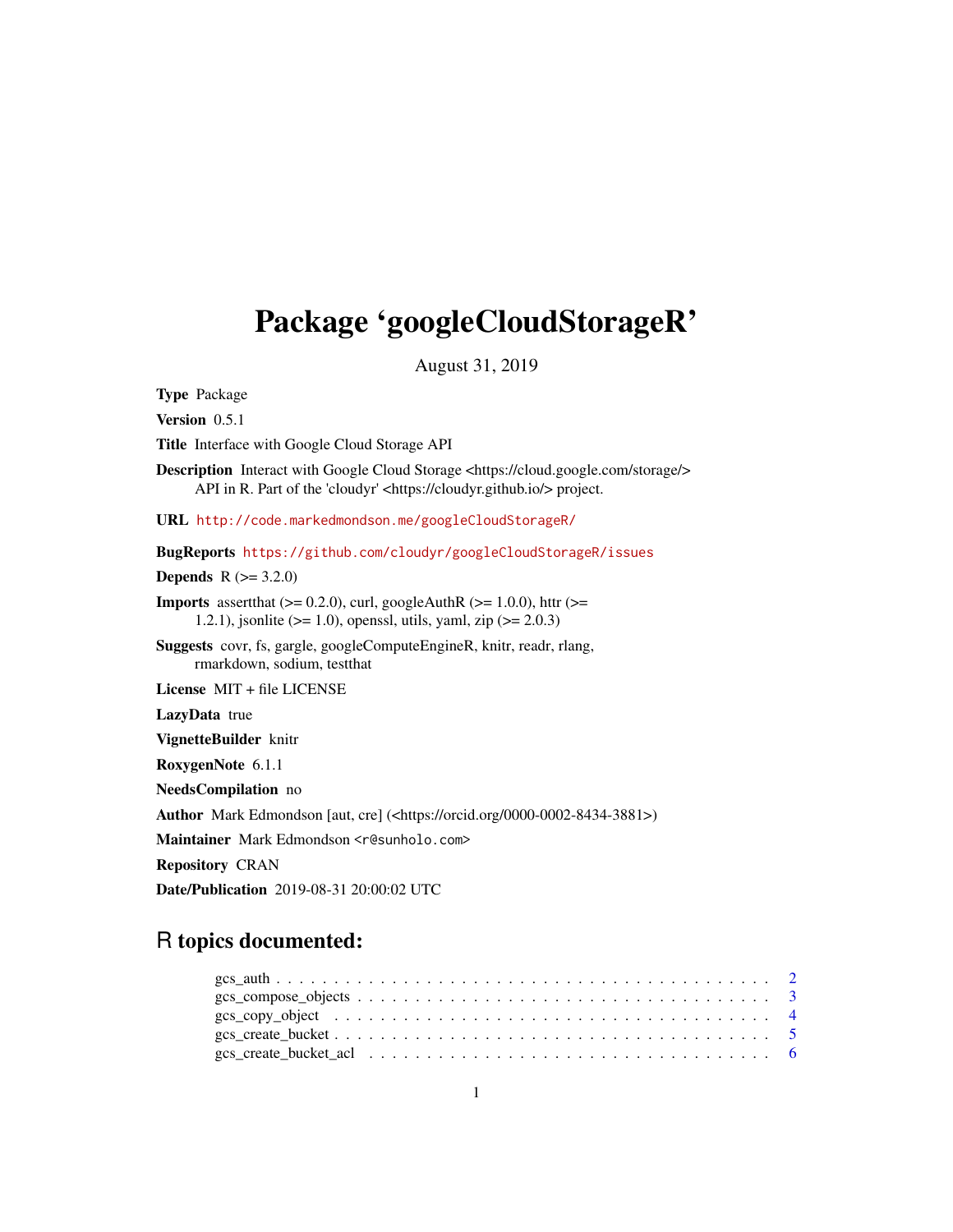<span id="page-1-0"></span>

| 6             |
|---------------|
| 7             |
| 8             |
| 9             |
| 9             |
| 10            |
| 11            |
| 12            |
| 13            |
| 14            |
| 15            |
| 16            |
| 17            |
| 18            |
| 19            |
| 20            |
| 21            |
| 21            |
| 22            |
| 23            |
| 23            |
| 24            |
| 25            |
| 26            |
| 26            |
| 28            |
| 28            |
| <sup>29</sup> |
| -31           |
| 32            |
|               |

## **Index** [33](#page-32-0)

gcs\_auth *Authenticate with Google Cloud Storage API*

# Description

Authenticate with Google Cloud Storage API

# Usage

gcs\_auth(json\_file)

# Arguments

json\_file Authentication json file you have downloaded from your Google Project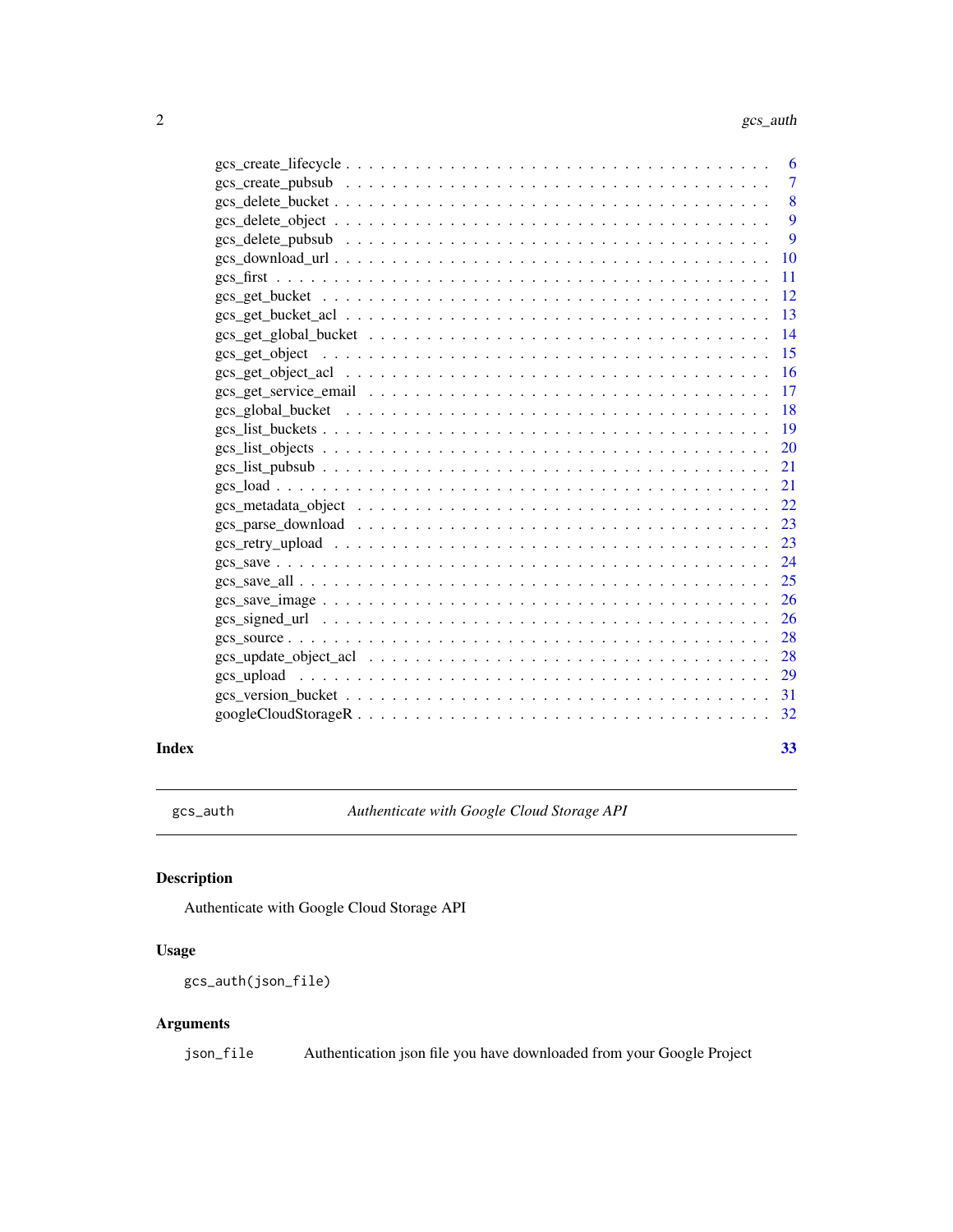## <span id="page-2-0"></span>Details

The best way to authenticate is to use an environment argument pointing at your authentication file. Set the file location of your download Google Project JSON file in a GCS\_AUTH\_FILE argument Then, when you load the library you should auto-authenticate

However, you can authenticate directly using this function pointing at your JSON auth file.

## Examples

```
## Not run:
library(googleCloudStorageR)
gcs_auth("location_of_json_file.json")
```
## End(Not run)

<span id="page-2-1"></span>gcs\_compose\_objects *Compose up to 32 objects into one*

## Description

This merges objects stored on Cloud Storage into one object.

#### Usage

```
gcs_compose_objects(objects, destination,
 bucket = gcs_get_global_bucket())
```
## Arguments

| objects     | A character vector of object names to combine |
|-------------|-----------------------------------------------|
| destination | Name of the new object.                       |
| bucket      | The bucket where the objects sit              |

## Value

Object metadata

#### See Also

#### [Compose objects](https://cloud.google.com/storage/docs/json_api/v1/objects/compose)

Other object functions: [gcs\\_copy\\_object](#page-3-1), [gcs\\_delete\\_object](#page-8-1), [gcs\\_get\\_object](#page-14-1), [gcs\\_list\\_objects](#page-19-1), [gcs\\_metadata\\_object](#page-21-1)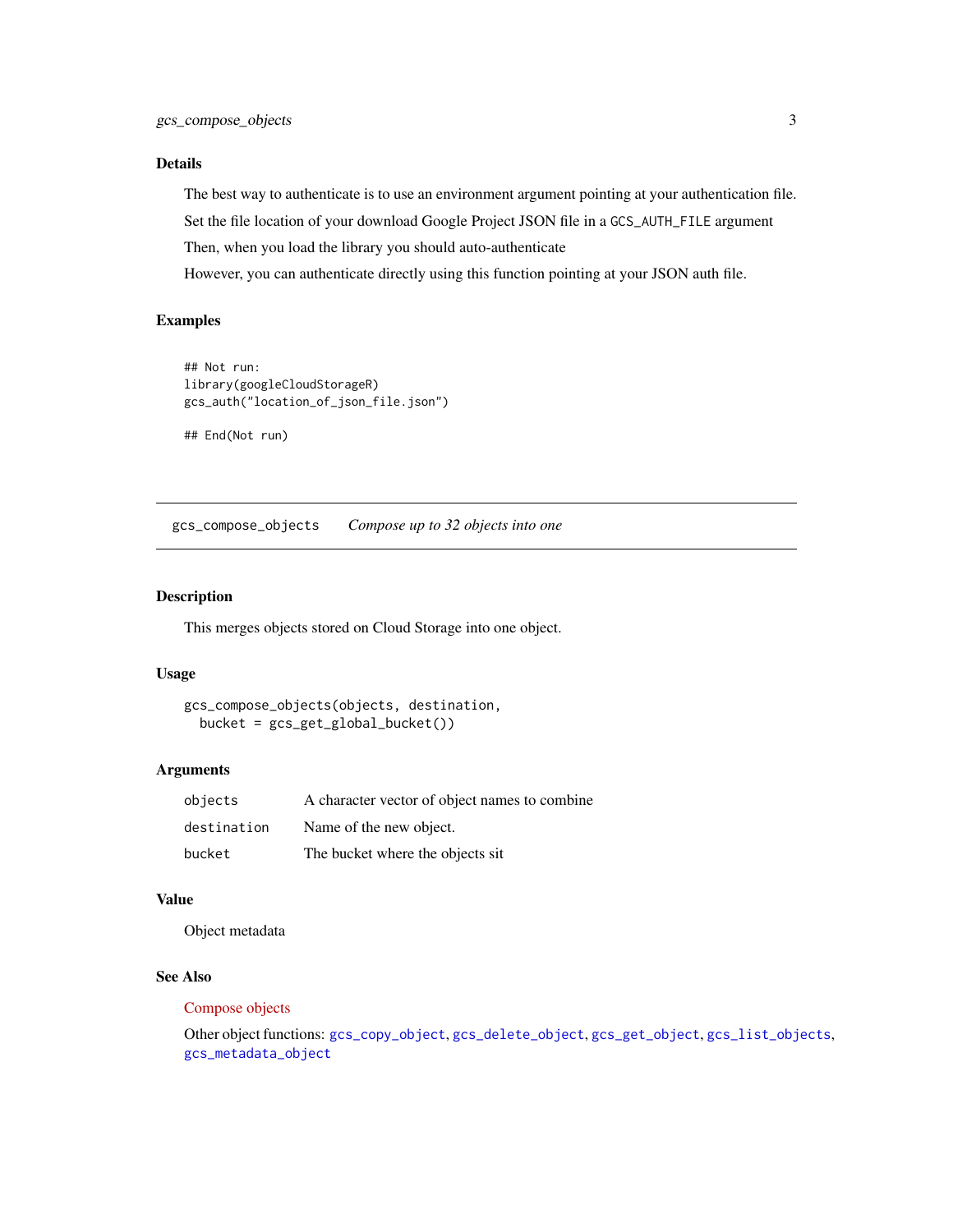# Examples

```
## Not run:
gcs_global_bucket("your-bucket")
objs <- gcs_list_objects()
compose_me <- objs$name[1:30]
gcs_compose_objects(compose_me, "composed/test.json")
## End(Not run)
```
<span id="page-3-1"></span>gcs\_copy\_object *Copy an object*

# Description

Copies an object to a new destination

# Usage

```
gcs_copy_object(source_object, destination_object,
  source_bucket = gcs_get_global_bucket(),
 destination_bucket = gcs_get_global_bucket(), rewriteToken = NULL,
 destinationPredefinedAcl = NULL)
```
## Arguments

|                          | source_object The name of the object to copy, or a gs:// URL                                                                                                       |
|--------------------------|--------------------------------------------------------------------------------------------------------------------------------------------------------------------|
| destination_object       |                                                                                                                                                                    |
|                          | The name of where to copy the object to, or a gs:// URL                                                                                                            |
|                          | source_bucket The bucket of the source object                                                                                                                      |
| destination_bucket       |                                                                                                                                                                    |
|                          | The bucket of the destination                                                                                                                                      |
| rewriteToken             | Include this field (from the previous rewrite response) on each rewrite request<br>after the first one, until the rewrite response 'done' flag is true.            |
| destinationPredefinedAcl |                                                                                                                                                                    |
|                          | Apply a predefined set of access controls to the destination object. If not NULL<br>must be one of the predefined access controls such as "bucket0wnerFullControl" |

## Value

If successful, a rewrite object.

<span id="page-3-0"></span>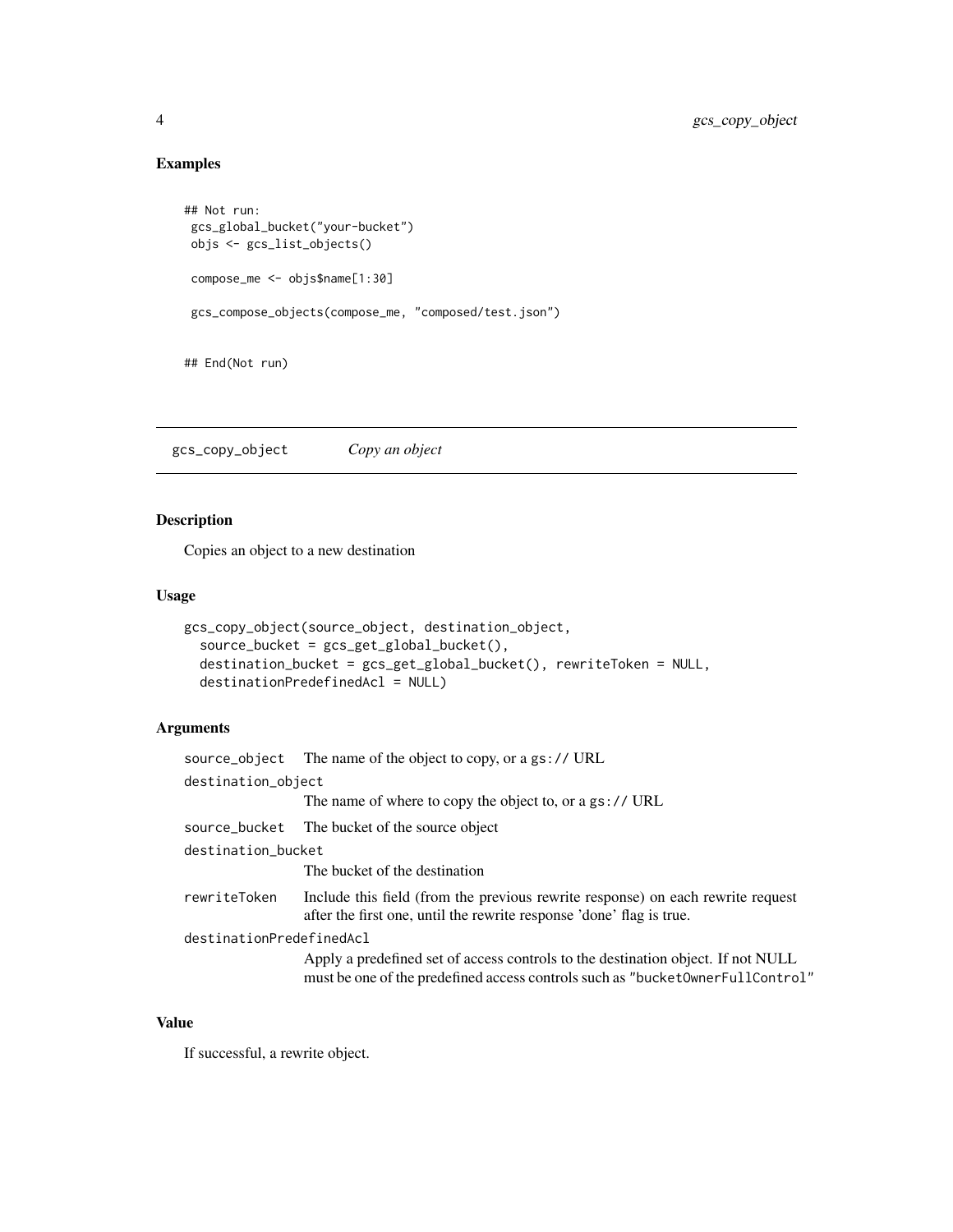# <span id="page-4-0"></span>gcs\_create\_bucket 5

# See Also

Other object functions: [gcs\\_compose\\_objects](#page-2-1), [gcs\\_delete\\_object](#page-8-1), [gcs\\_get\\_object](#page-14-1), [gcs\\_list\\_objects](#page-19-1), [gcs\\_metadata\\_object](#page-21-1)

<span id="page-4-1"></span>gcs\_create\_bucket *Create a new bucket*

## Description

Create a new bucket in your project

## Usage

```
gcs_create_bucket(name, projectId, location = "US",
  storageClass = c("MULTI_REGIONAL", "REGIONAL", "STANDARD", "NEARLINE",
  "COLDLINE", "DURABLE_REDUCED_AVAILABILITY"),
  predefinedAcl = c("projectPrivate", "authenticatedRead", "private",
  "publicRead", "publicReadWrite"),
 predefinedDefaultObjectAcl = c("bucketOwnerFullControl",
  "bucketOwnerRead", "authenticatedRead", "private", "projectPrivate",
 "publicRead"), projection = c("noAcl", "full"), versioning = FALSE,
  lifecycle = NULL)
```
#### Arguments

| name                       | Globally unique name of bucket to create                  |
|----------------------------|-----------------------------------------------------------|
| projectId                  | A valid Google project id                                 |
| location                   | Location of bucket. See details                           |
| storageClass               | Type of bucket                                            |
| predefinedAcl              | Apply predefined access controls to bucket                |
| predefinedDefaultObjectAcl |                                                           |
|                            | Apply predefined access controls to objects               |
| projection                 | Properties to return. Default no Acl omits acl properties |
| versioning                 | Set if the bucket supports versioning of its objects      |
| lifecycle                  | A list of gcs_create_lifecycle objects                    |

## Details

[See here for details on location options](https://cloud.google.com/storage/docs/bucket-locations)

## See Also

Other bucket functions: [gcs\\_create\\_lifecycle](#page-5-1), [gcs\\_delete\\_bucket](#page-7-1), [gcs\\_get\\_bucket](#page-11-1), [gcs\\_get\\_global\\_bucket](#page-13-1), [gcs\\_global\\_bucket](#page-17-1), [gcs\\_list\\_buckets](#page-18-1)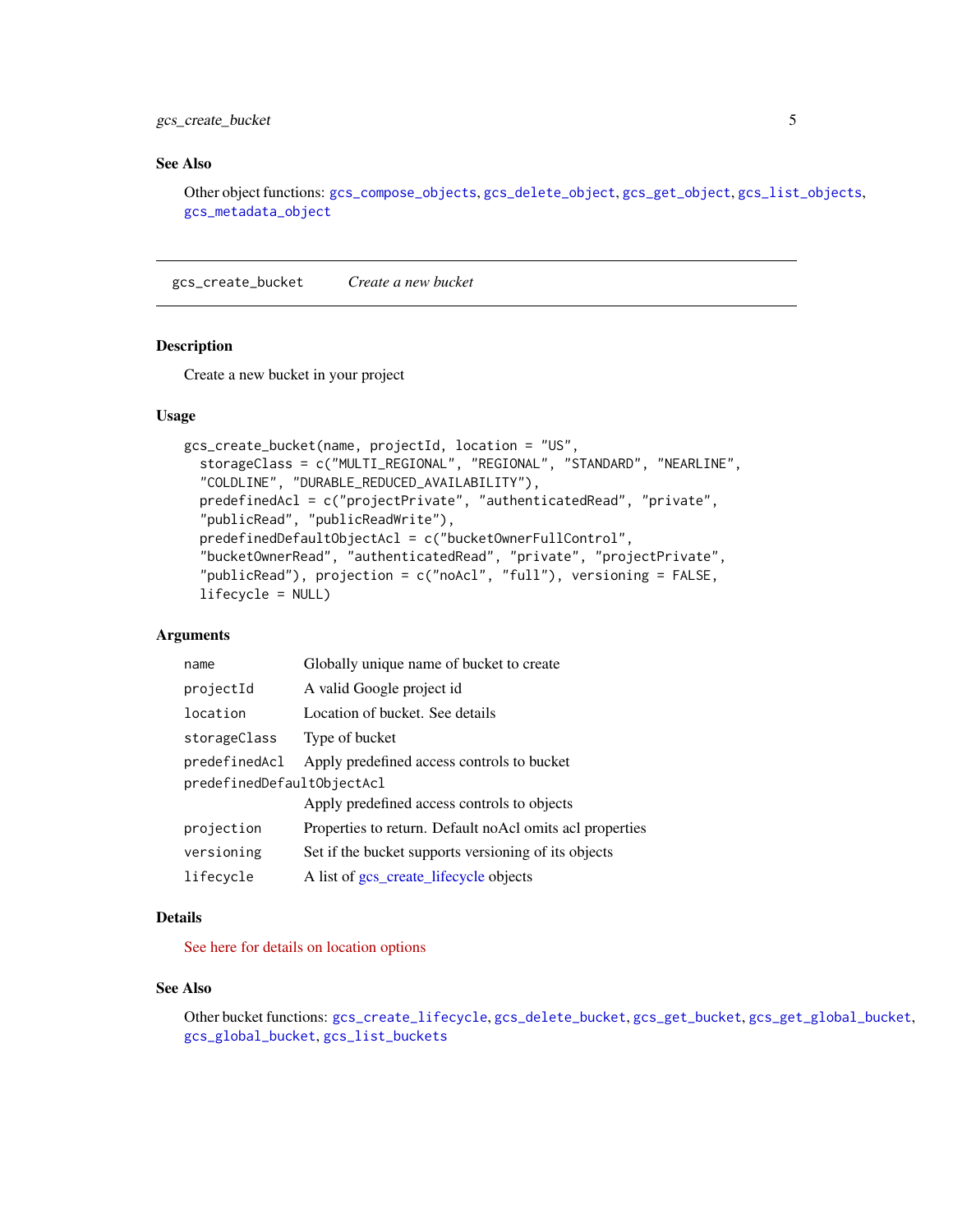<span id="page-5-2"></span><span id="page-5-0"></span>gcs\_create\_bucket\_acl *Create a Bucket Access Controls*

## Description

Create a new access control at the bucket level

#### Usage

```
gcs_create_bucket_acl(bucket = gcs_get_global_bucket(), entity = "",
 entity_type = c("user", "group", "domain", "project", "allUsers",
  "allAuthenticatedUsers"), role = c("READER", "OWNER"))
```
#### Arguments

| bucket      | Name of a bucket, or a bucket object returned by gcs create bucket                                  |
|-------------|-----------------------------------------------------------------------------------------------------|
| entity      | The entity holding the permission. Not needed for entity type all users or<br>allAuthenticatedUsers |
| entity_type | what type of entity                                                                                 |
| role        | Access permission for entity                                                                        |
|             | Used also for when a bucket is updated                                                              |

#### Value

Bucket access control object

# See Also

Other Access control functions: [gcs\\_get\\_bucket\\_acl](#page-12-1), [gcs\\_get\\_object\\_acl](#page-15-1), [gcs\\_update\\_object\\_acl](#page-27-1)

<span id="page-5-1"></span>gcs\_create\_lifecycle *Create a lifecycle condition*

# Description

Use this to set rules for how long objects last in a bucket in [gcs\\_create\\_bucket](#page-4-1)

```
gcs_create_lifecycle(age = NULL, createdBefore = NULL,
 numNewerVersions = NULL, isLive = NULL)
```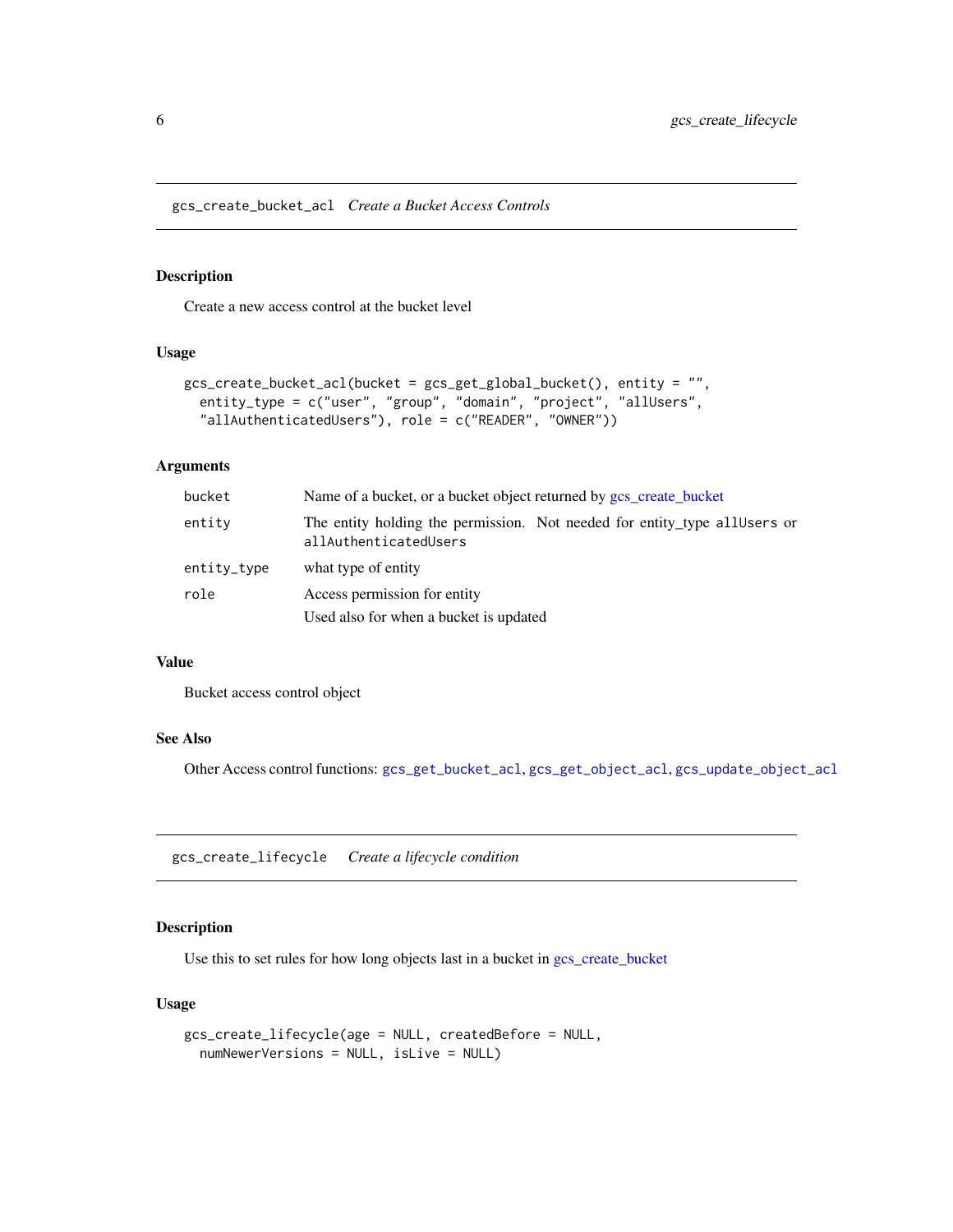<span id="page-6-0"></span>

| age              | Age in days before objects are deleted                                    |
|------------------|---------------------------------------------------------------------------|
|                  | created Before Deletes all objects before this date                       |
| numNewerVersions |                                                                           |
|                  | Deletes all newer versions of this object                                 |
| isLive           | If TRUE deletes all live objects, if FALSE deletes all archived versions  |
|                  | numNewerVersions and islive works only for buckets with object versioning |
|                  | For multiple conditions, pass this object in as a list.                   |

## See Also

```
Lifecycle documentation https://cloud.google.com/storage/docs/lifecycle
Other bucket functions: gcs_create_bucket, gcs_delete_bucket, gcs_get_bucket, gcs_get_global_bucket,
gcs_global_bucket, gcs_list_buckets
```
#### Examples

```
## Not run:
 lifecycle <- gcs_create_lifecycle(age = 30)
 gcs_create_bucket("your-bucket-lifecycle",
                     projectId = "your-project",
                     location = "EUROPE-NORTH1",
                     storageClass = "REGIONAL",
                     lifecycle = list(lifecycle))
```
## End(Not run)

<span id="page-6-1"></span>gcs\_create\_pubsub *Create a pub/sub notification for a bucket*

#### Description

Add a notification configuration that sends notifications for all supported events.

## Usage

```
gcs_create_pubsub(topic, project, bucket = gcs_get_global_bucket(),
  event_types = NULL)
```
# Arguments

| topic       | The pub/sub topic name                            |
|-------------|---------------------------------------------------|
| project     | The project-id that has the pub/sub topic         |
| bucket      | The bucket for notifications                      |
| event_types | What events to activate, leave at default for all |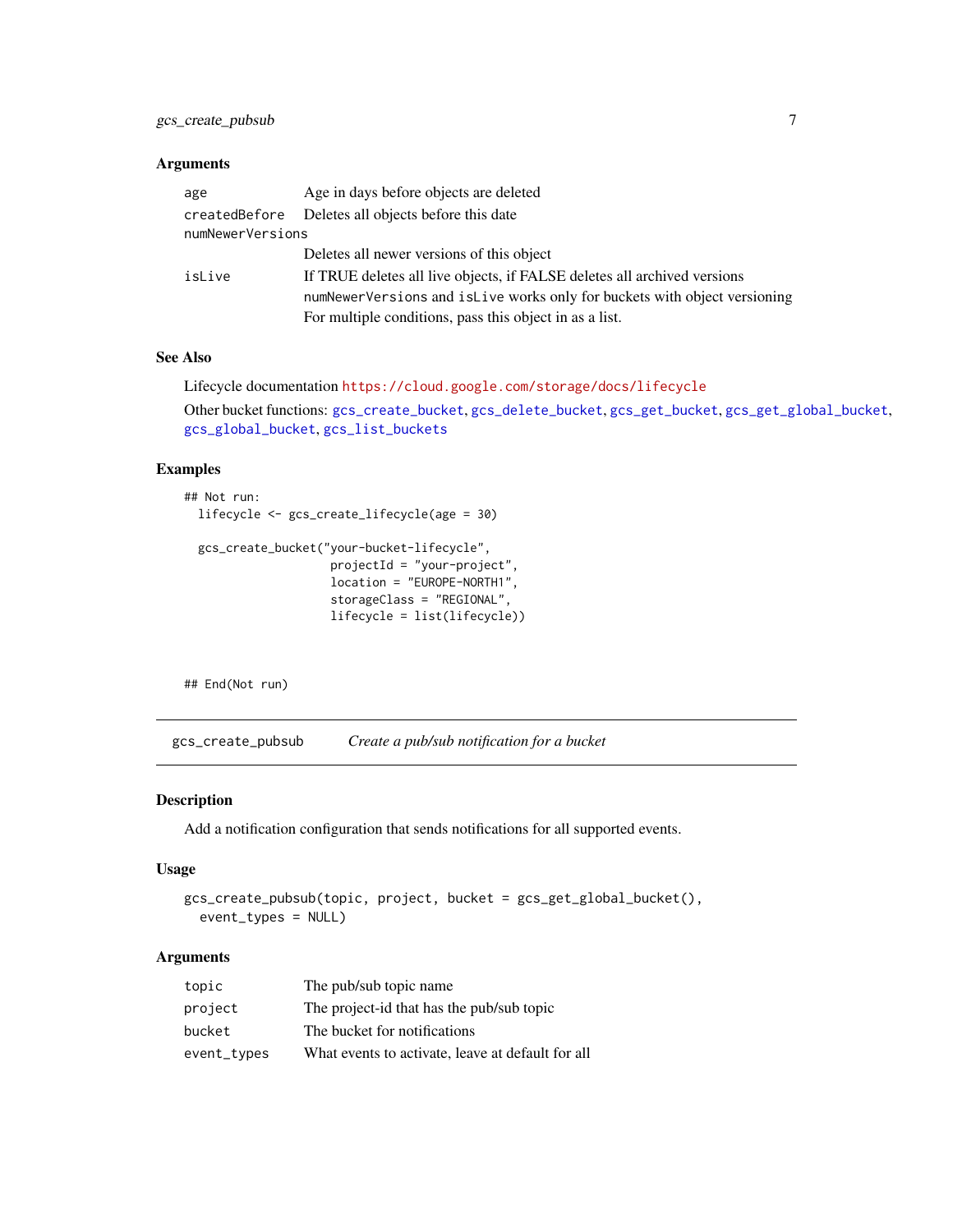## <span id="page-7-0"></span>Details

Cloud Pub/Sub notifications allow you to track changes to your Cloud Storage objects. As a minimum you wil need: the Cloud Pub/Sub API activated for the project; sufficient permissions on the bucket you wish to monitor; sufficient permissions on the project to receive notifications; an existing pub/sub topic; have given your service account at least pubsub.publisher permission.

#### See Also

<https://cloud.google.com/storage/docs/reporting-changes>

Other pubsub functions: [gcs\\_delete\\_pubsub](#page-8-2), [gcs\\_get\\_service\\_email](#page-16-1), [gcs\\_list\\_pubsub](#page-20-1)

## Examples

## Not run:

```
project <- "myproject"
bucket <- "mybucket"
```
# get the email to give access gcs\_get\_service\_email(project)

# once email has access, create a new pub/sub topic for your bucket gcs\_create\_pubsub("gcs\_r", project, bucket)

## End(Not run)

<span id="page-7-1"></span>gcs\_delete\_bucket *Delete a bucket*

## Description

Delete the bucket, and all its objects

## Usage

```
gcs_delete_bucket(bucket, ifMetagenerationMatch = NULL,
  ifMetagenerationNotMatch = NULL)
```
#### Arguments

bucket Name of the bucket, or a bucket object ifMetagenerationMatch Delete only if metageneration matches ifMetagenerationNotMatch Delete only if metageneration does not match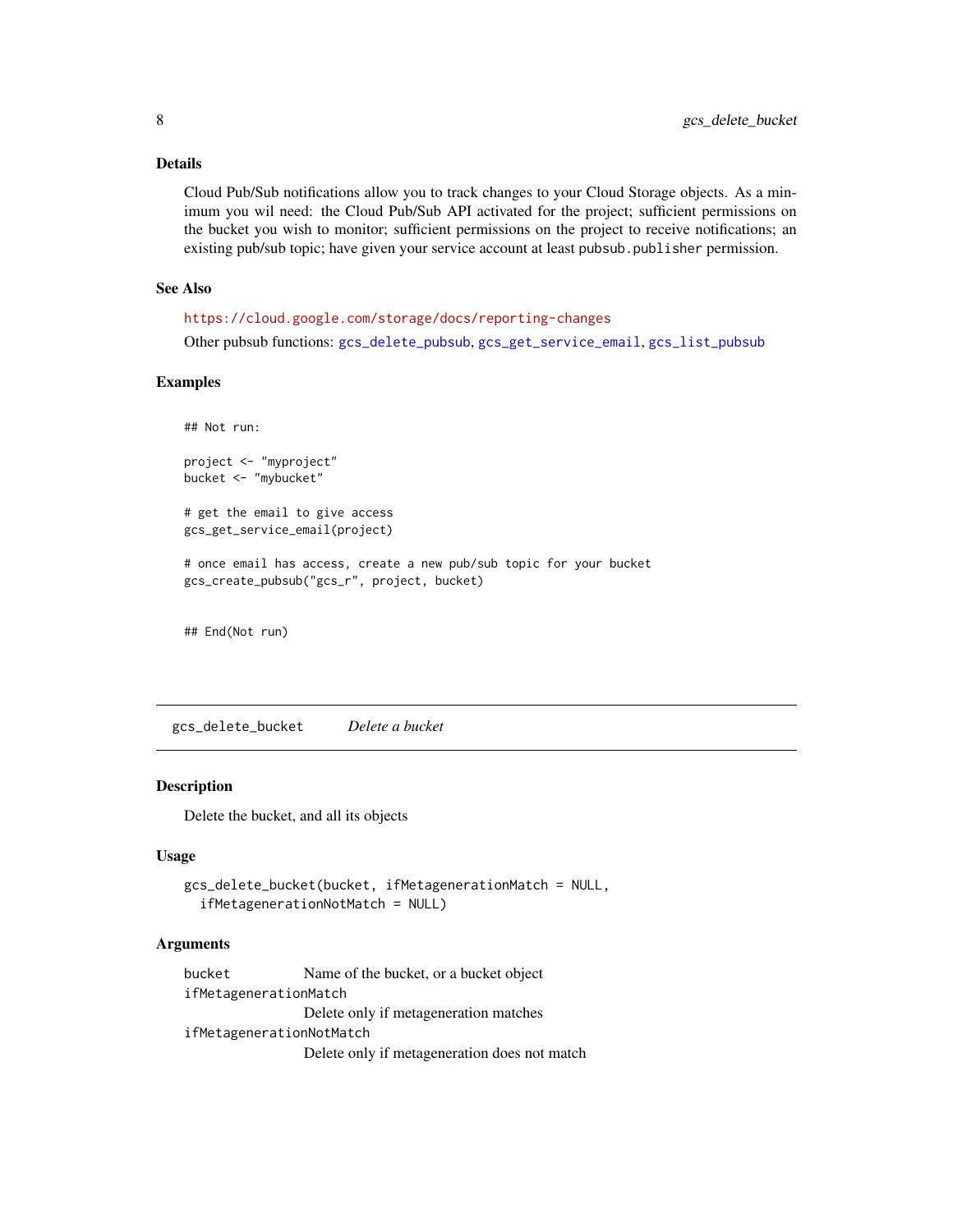# <span id="page-8-0"></span>gcs\_delete\_object 9

## See Also

Other bucket functions: [gcs\\_create\\_bucket](#page-4-1), [gcs\\_create\\_lifecycle](#page-5-1), [gcs\\_get\\_bucket](#page-11-1), [gcs\\_get\\_global\\_bucket](#page-13-1), [gcs\\_global\\_bucket](#page-17-1), [gcs\\_list\\_buckets](#page-18-1)

<span id="page-8-1"></span>gcs\_delete\_object *Delete an object*

## Description

Deletes an object from a bucket

# Usage

```
gcs_delete_object(object_name, bucket = gcs_get_global_bucket(),
  generation = NULL)
```
## Arguments

| object_name | Object to be deleted, or a gs:// URL                           |
|-------------|----------------------------------------------------------------|
| bucket      | Bucket to delete object from                                   |
| generation  | If present, deletes a specific version.                        |
|             | Default if generation is NULL is to delete the latest version. |

## Value

If successful, TRUE.

## See Also

Other object functions: [gcs\\_compose\\_objects](#page-2-1), [gcs\\_copy\\_object](#page-3-1), [gcs\\_get\\_object](#page-14-1), [gcs\\_list\\_objects](#page-19-1), [gcs\\_metadata\\_object](#page-21-1)

<span id="page-8-2"></span>gcs\_delete\_pubsub *Delete pub/sub notifications for a bucket*

# Description

Delete notification configurations for a bucket.

```
gcs_delete_pubsub(config_name, bucket = gcs_get_global_bucket())
```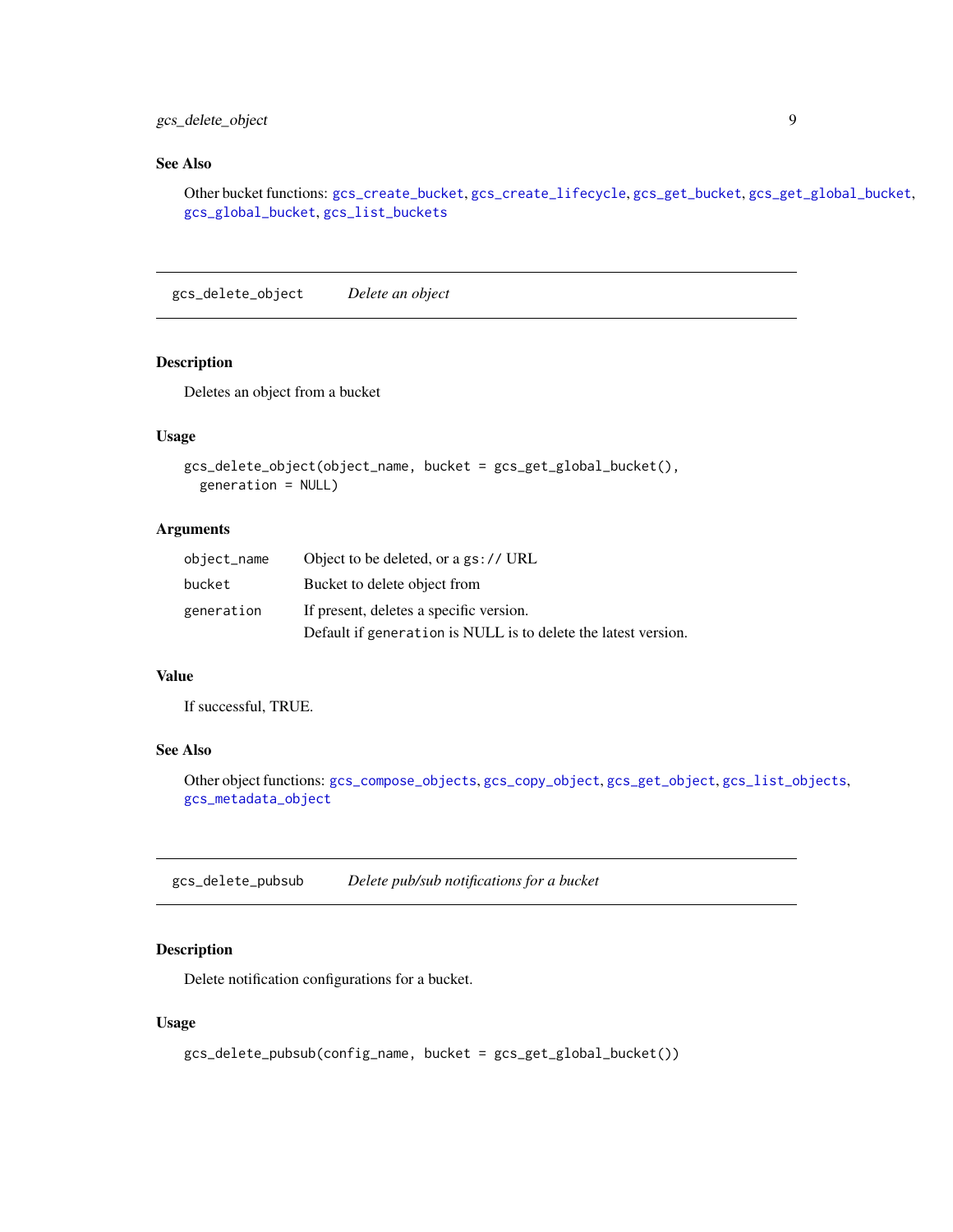<span id="page-9-0"></span>

| config_name | The ID of the pubsub configuration |
|-------------|------------------------------------|
| bucket      | The bucket for notifications       |

## Details

Cloud Pub/Sub notifications allow you to track changes to your Cloud Storage objects. As a minimum you wil need: the Cloud Pub/Sub API activated for the project; sufficient permissions on the bucket you wish to monitor; sufficient permissions on the project to receive notifications; an existing pub/sub topic; have given your service account at least pubsub.publisher permission.

## Value

TRUE if successful

## See Also

<https://cloud.google.com/storage/docs/reporting-changes>

Other pubsub functions: [gcs\\_create\\_pubsub](#page-6-1), [gcs\\_get\\_service\\_email](#page-16-1), [gcs\\_list\\_pubsub](#page-20-1)

<span id="page-9-1"></span>gcs\_download\_url *Get the download URL*

## Description

Create the download URL for objects in buckets

## Usage

```
gcs_download_url(object_name, bucket = gcs_get_global_bucket(),
 public = FALSE)
```
#### Arguments

| object_name | A vector of object names    |
|-------------|-----------------------------|
| bucket      | A vector of bucket names    |
| public      | TRUE to return a public URL |

#### Details

bucket names should be length 1 or same length as object\_name

Download URLs can be either authenticated behind a login that you may need to update access for via [gcs\\_update\\_object\\_acl,](#page-27-1) or public to all if their predefinedAcl = 'publicRead'

Use the public = TRUE to return the URL accessible to all, which changes the domain name from storage.cloud.google.com to storage.googleapis.com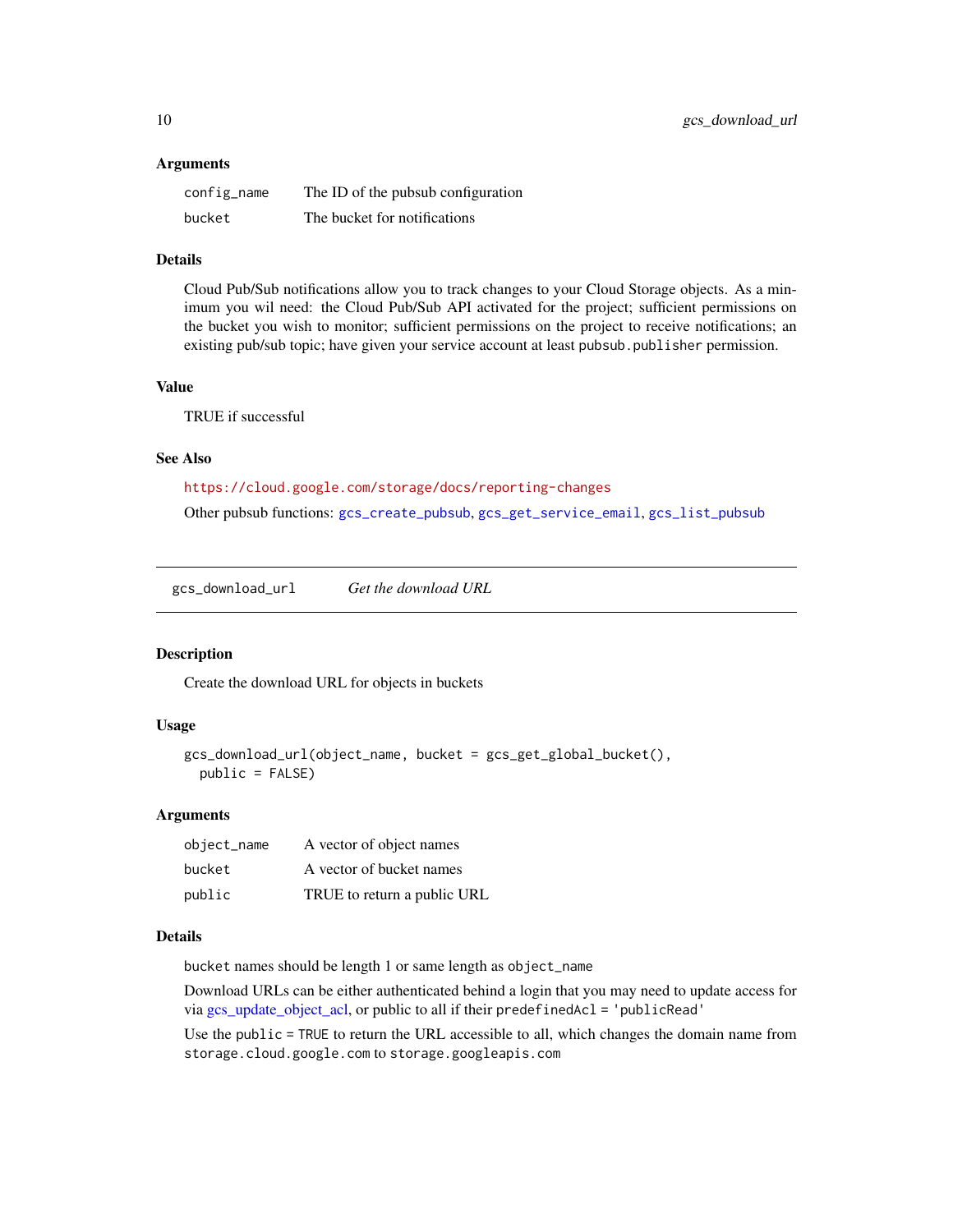#### <span id="page-10-0"></span> $gcs\_first$  11

## Value

the URL for downloading objects

#### See Also

Other download functions: [gcs\\_parse\\_download](#page-22-1), [gcs\\_signed\\_url](#page-25-1)

| gcs_first | Save your R session to the cloud on startup/exit |
|-----------|--------------------------------------------------|
|           |                                                  |

# Description

Place within your .Rprofile to load and save your session data automatically

#### Usage

gcs\_first(bucket = Sys.getenv("GCS\_SESSION\_BUCKET"))

gcs\_last(bucket = Sys.getenv("GCS\_SESSION\_BUCKET"))

#### **Arguments**

bucket The bucket holding your session data. See Details.

## Details

The folder you want to save to Google Cloud Storage will also need to have a yaml file called \_gcssave.yaml in the root of the directory. It can hold the following arguments:

- [Required] bucket the GCS bucket to save to
- [Optional] loaddir if the folder name is different to the current, where to load the R session from
- [Optional] pattern a regex of what files to save at the end of the session
- [Optional] load\_on\_startup if FALSE will not attempt to load on startup

The bucket name is also set via the environment arg GCE\_SESSION\_BUCKET. The yaml bucket name will take precedence if both are set.

The folder is named on GCS the full working path to the working directory e.g. /Users/mark/dev/your-r-project which is what is looked for on startup. If you create a new R project with the same filepath and bucket as an existing saved set, the files will download automatically when you load R from that folder (when starting an RStudio project).

If you load from a different filepath (e.g. with loadir set in yaml), when you exit and save the files will be saved under your new present working directory.

Files with the same name will not be overwritten. If you want them to be, delete or rename them then reload the R session.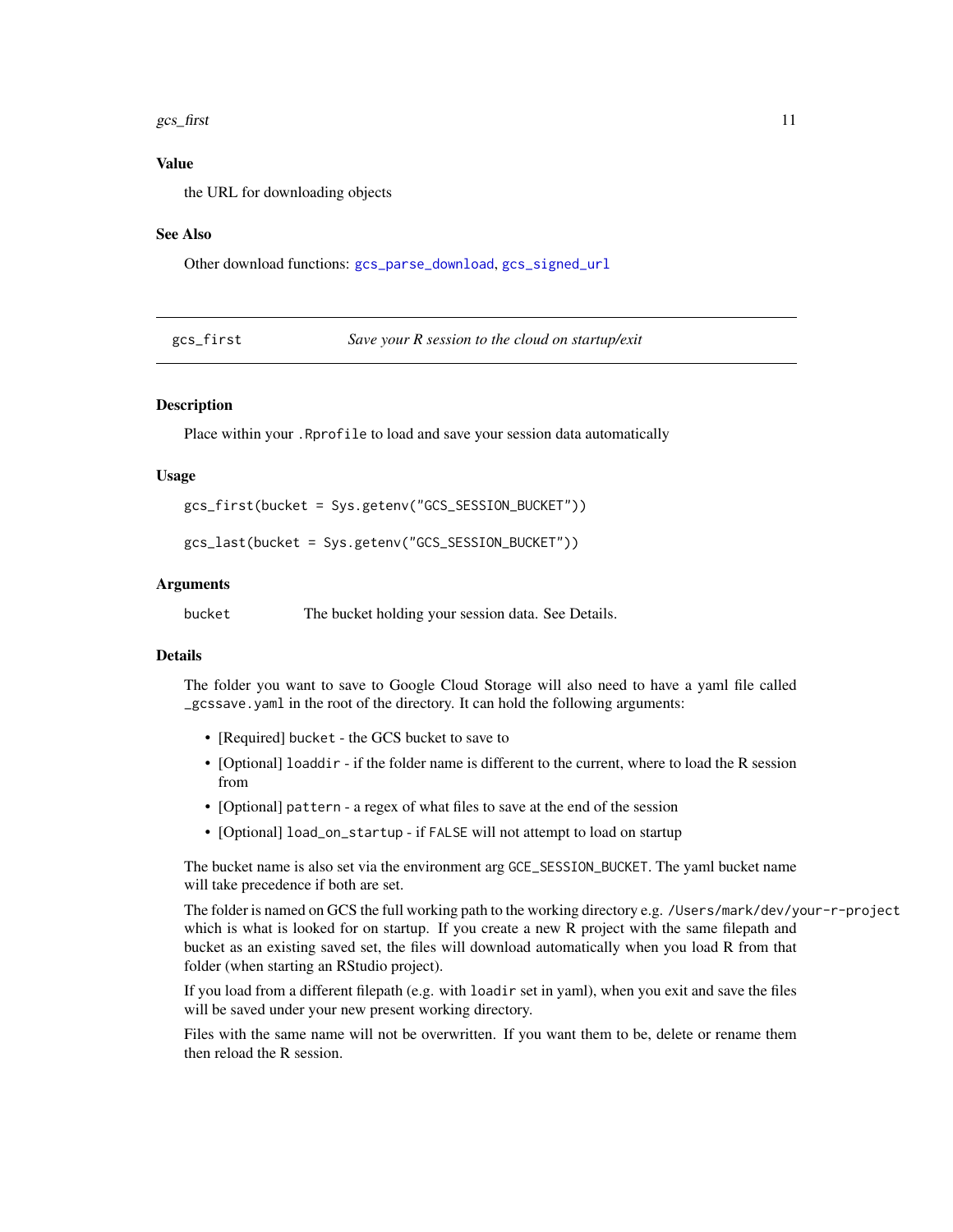This function does not act like git, or intended as a replacement - its main use is imagined to be for using RStudio Server within disposable Docker containers on Google Cloud Engine (e.g. via googleComputeEngineR)

For authentication for GCS, the easiest way is to make sure your authentication file is available in environment file GCS\_AUTH\_FILE, or if on Google Compute Engine it will reuse the Google Cloud authentication via [gar\\_gce\\_auth](#page-0-0)

# See Also

[gcs\\_save\\_all](#page-24-1) and [gcs\\_load\\_all](#page-24-2) that these functions call

[gcs\\_save\\_all](#page-24-1) and [gcs\\_load\\_all](#page-24-2) that these functions call

# Examples

```
## Not run:
.First <- function(){
 googleCloudStorageR::gcs_first()
}
.Last <- function(){
 googleCloudStorageR::gcs_last()
}
```
## End(Not run)

<span id="page-11-1"></span>gcs\_get\_bucket *Get bucket info*

# Description

Meta data about the bucket

```
gcs_get_bucket(bucket = gcs_get_global_bucket(),
  ifMetagenerationMatch = NULL, ifMetagenerationNotMatch = NULL,
 projection = c("noAcl", "full"))
```
<span id="page-11-0"></span>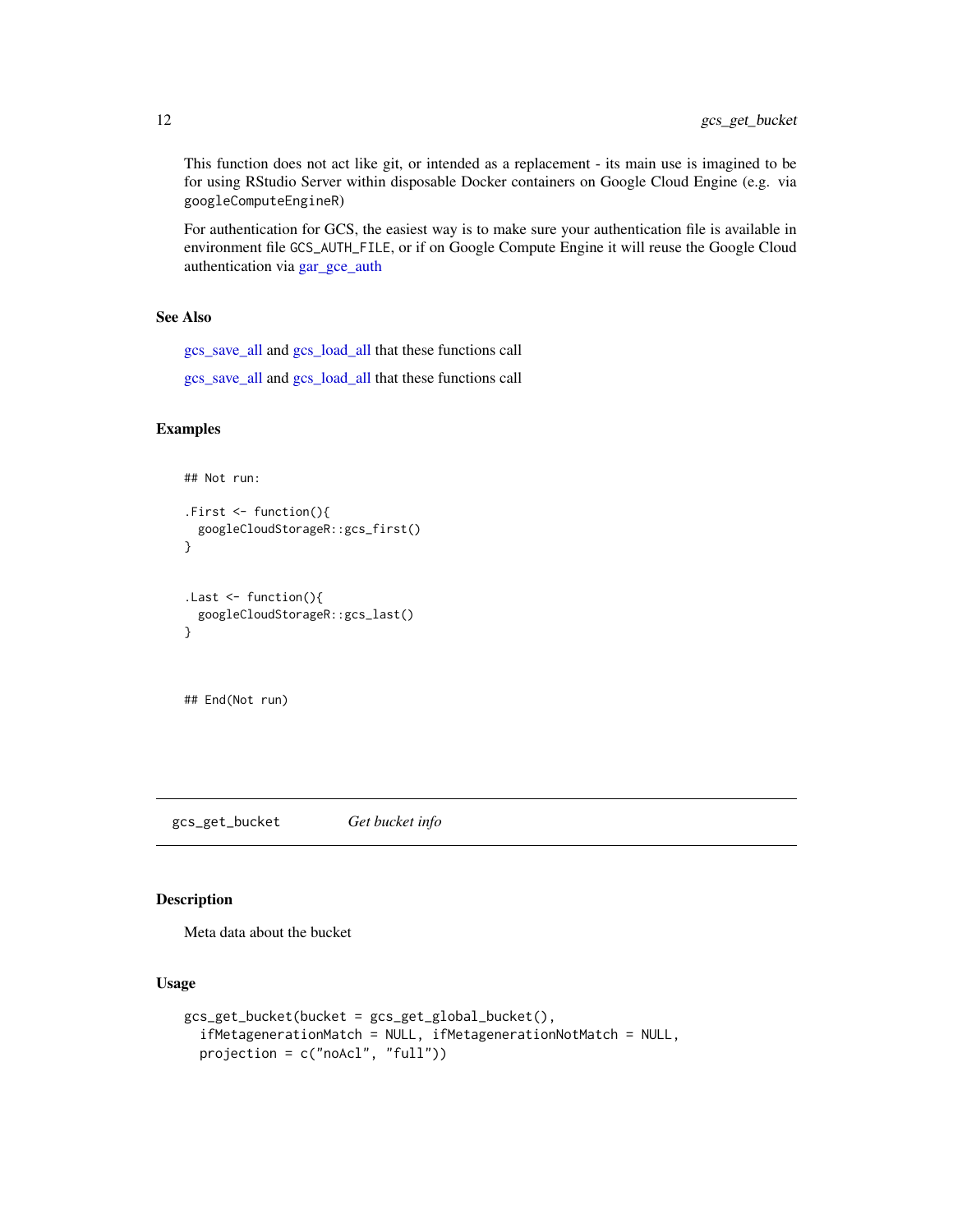<span id="page-12-0"></span>

| bucket                   | Name of a bucket, or a bucket object returned by gcs_create_bucket |  |
|--------------------------|--------------------------------------------------------------------|--|
| ifMetagenerationMatch    |                                                                    |  |
|                          | Return only if metageneration matches                              |  |
| ifMetagenerationNotMatch |                                                                    |  |
|                          | Return only if metageneration does not match                       |  |
| projection               | Properties to return. Default noAcl omits acl properties           |  |

# Value

A bucket resource object

# See Also

Other bucket functions: [gcs\\_create\\_bucket](#page-4-1), [gcs\\_create\\_lifecycle](#page-5-1), [gcs\\_delete\\_bucket](#page-7-1), [gcs\\_get\\_global\\_bucket](#page-13-1), [gcs\\_global\\_bucket](#page-17-1), [gcs\\_list\\_buckets](#page-18-1)

## Examples

## Not run:

buckets <- gcs\_list\_buckets("your-project")

## use the name of the bucket to get more meta data bucket\_meta <- gcs\_get\_bucket(buckets\$name[[1]])

## End(Not run)

<span id="page-12-1"></span>gcs\_get\_bucket\_acl *Get Bucket Access Controls*

## Description

Returns the ACL entry for the specified entity on the specified bucket

```
gcs_get_bucket_acl(bucket = gcs_get_global_bucket(), entity = "",
 entity_type = c("user", "group", "domain", "project", "allUsers",
  "allAuthenticatedUsers"))
```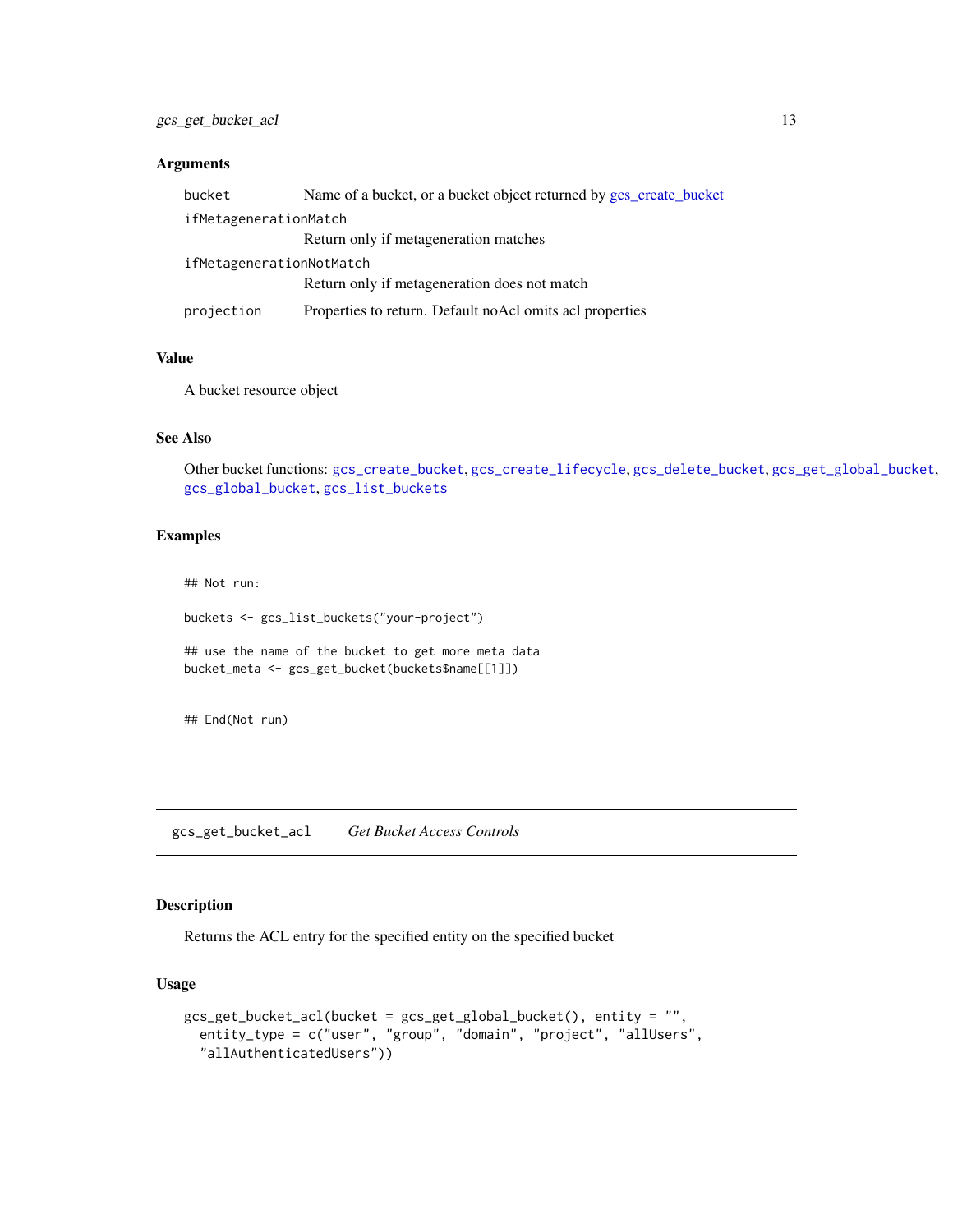<span id="page-13-0"></span>

| bucket      | Name of a bucket, or a bucket object returned by gcs_create_bucket                                  |
|-------------|-----------------------------------------------------------------------------------------------------|
| entity      | The entity holding the permission. Not needed for entity type all Users or<br>allAuthenticatedUsers |
| entity_type | what type of entity<br>Used also for when a bucket is updated                                       |

# Value

Bucket access control object

#### See Also

```
Other Access control functions: gcs_create_bucket_acl, gcs_get_object_acl, gcs_update_object_acl
```
## Examples

```
## Not run:
buck_meta <- gcs_get_bucket(projection = "full")
acl <- gcs_get_bucket_acl(entity_type = "project",
                           entity = gsub("project-","",
                                        buck_meta$acl$entity[[1]]))
```
## End(Not run)

<span id="page-13-1"></span>gcs\_get\_global\_bucket *Get global bucket name*

## Description

Bucket name set this session to use by default

# Usage

gcs\_get\_global\_bucket()

# Details

Set the bucket name via [gcs\\_global\\_bucket](#page-17-1)

# Value

Bucket name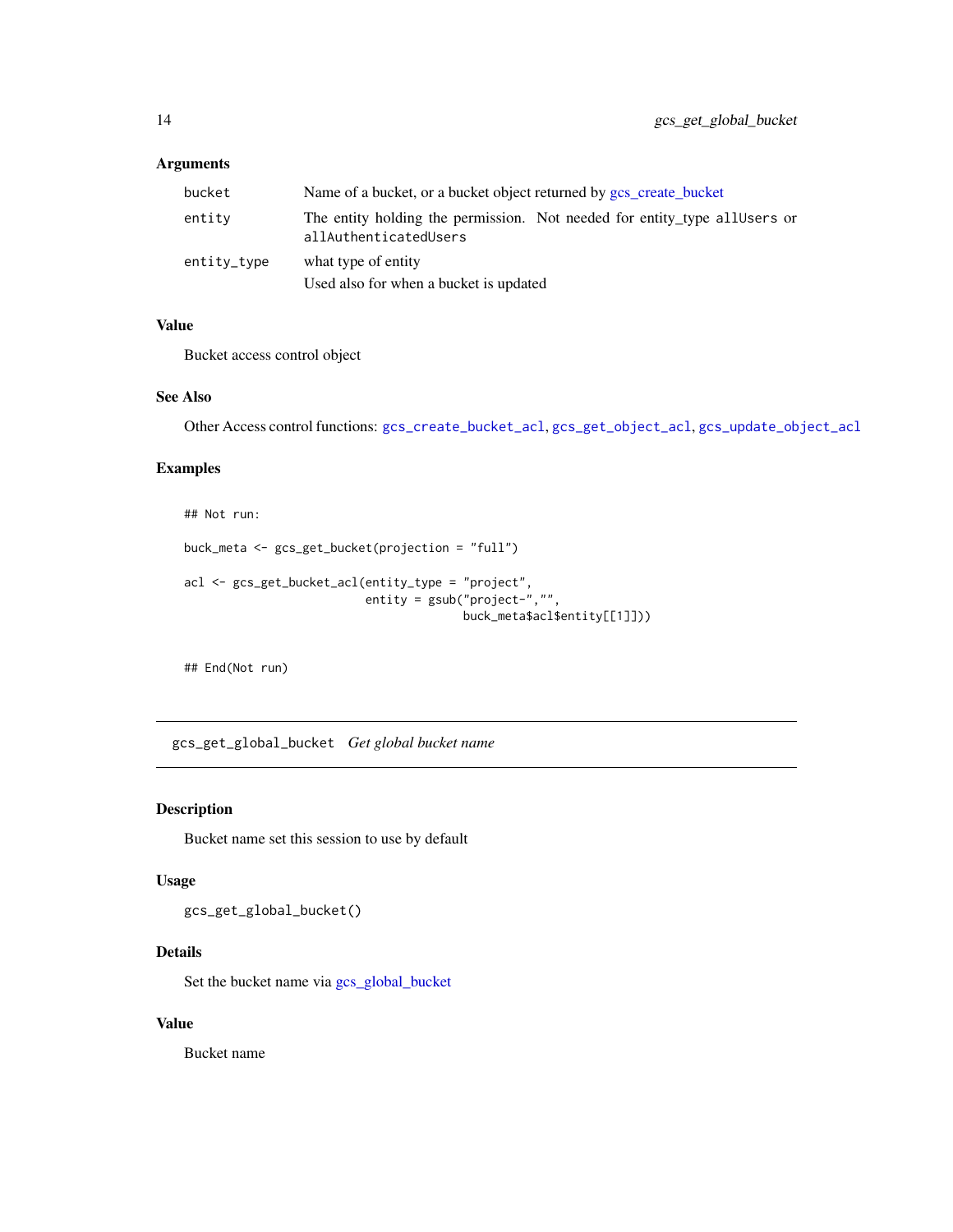# <span id="page-14-0"></span>gcs\_get\_object 15

## See Also

Other bucket functions: [gcs\\_create\\_bucket](#page-4-1), [gcs\\_create\\_lifecycle](#page-5-1), [gcs\\_delete\\_bucket](#page-7-1), [gcs\\_get\\_bucket](#page-11-1), [gcs\\_global\\_bucket](#page-17-1), [gcs\\_list\\_buckets](#page-18-1)

<span id="page-14-1"></span>gcs\_get\_object *Get an object in a bucket directly*

## Description

This retrieves an object directly.

## Usage

```
gcs_get_object(object_name, bucket = gcs_get_global_bucket(),
 meta = FALSE, saveToDisk = NULL, overwrite = FALSE,
 parseObject = TRUE, parseFunction = gcs_parse_download)
```
#### Arguments

| object_name   | name of object in the bucket that will be URL encoded, or a gs:// URL                               |
|---------------|-----------------------------------------------------------------------------------------------------|
| bucket        | bucket containing the objects. Not needed if using a gs:// URL                                      |
| meta          | If TRUE then get info about the object, not the object itself                                       |
| saveToDisk    | Specify a filename to save directly to disk                                                         |
| overwrite     | If saving to a file, whether to overwrite it                                                        |
| parseObject   | If saveToDisk is NULL, whether to parse with parseFunction                                          |
| parseFunction | If saveToDisk is NULL, the function that will parse the download. Defaults to<br>gcs_parse_download |

#### Details

This differs from providing downloads via a download link as you can do via [gcs\\_download\\_url](#page-9-1)

object\_name can use a gs:// URI instead, in which case it will take the bucket name from that URI and bucket argument will be overridden. The URLs should be in the form gs://bucket/object/name

By default if you want to get the object straight into an R session the parseFunction is [gcs\\_parse\\_download](#page-22-1) which wraps httr's [content.](#page-0-0)

If you want to use your own function (say to unzip the object) then supply it here. The first argument should take the downloaded object.

#### Value

The object, or TRUE if successfully saved to disk.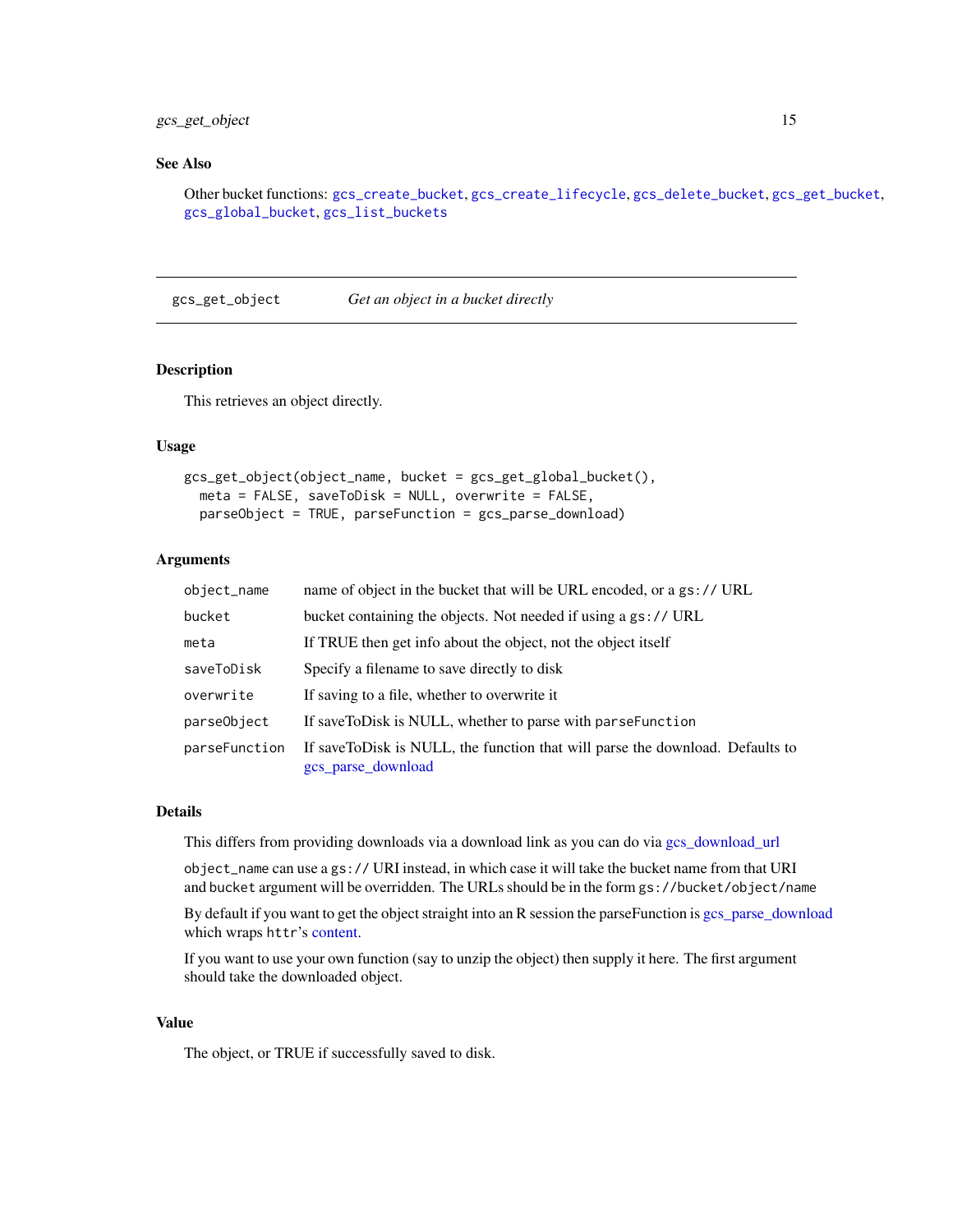# See Also

Other object functions: [gcs\\_compose\\_objects](#page-2-1), [gcs\\_copy\\_object](#page-3-1), [gcs\\_delete\\_object](#page-8-1), [gcs\\_list\\_objects](#page-19-1), [gcs\\_metadata\\_object](#page-21-1)

# Examples

```
## Not run:
## something to download
## data.frame that defaults to be called "mtcars.csv"
gcs_upload(mtcars)
## get the mtcars csv from GCS, convert it to an R obj
gcs_get_object("mtcars.csv")
## get the mtcars csv from GCS, save it to disk
gcs_get_object("mtcars.csv", saveToDisk = "mtcars.csv")
## default gives a warning about missing column name.
## custom parse function to suppress warning
f <- function(object){
 suppressWarnings(httr::content(object, encoding = "UTF-8"))
}
## get mtcars csv with custom parse function.
gcs_get_object("mtcars_meta.csv", parseFunction = f)
## End(Not run)
```
<span id="page-15-1"></span>gcs\_get\_object\_acl *Check the access control settings for an object for one entity*

## Description

Returns the default object ACL entry for the specified entity on the specified bucket.

```
gcs_get_object_acl(object_name, bucket = gcs_get_global_bucket(),
  entity = "", entity_type = c("user", "group", "domain", "project",
  "allUsers", "allAuthenticatedUsers"), generation = NULL)
```
<span id="page-15-0"></span>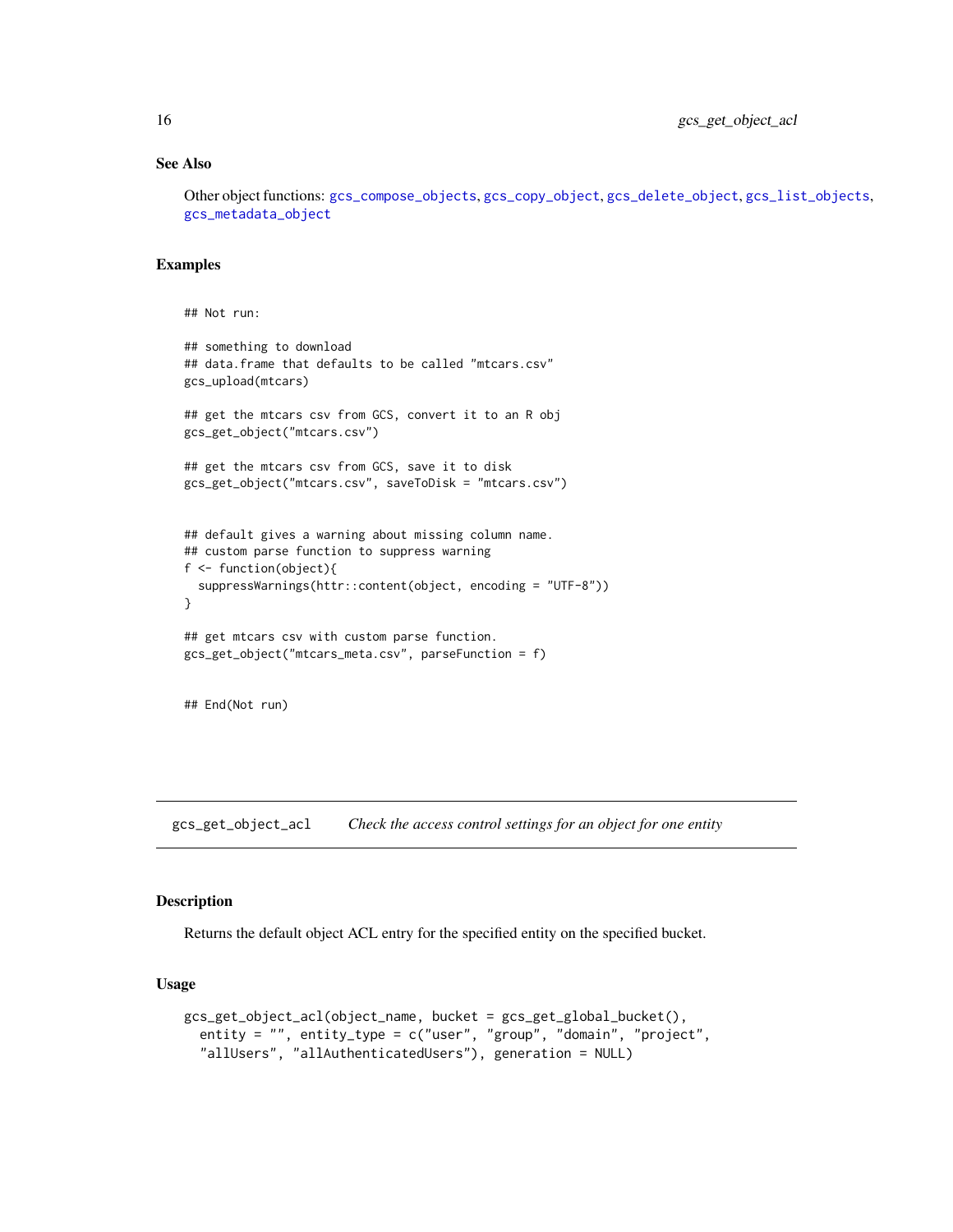<span id="page-16-0"></span>

| object_name | Name of the object                                                                                 |
|-------------|----------------------------------------------------------------------------------------------------|
| bucket      | Name of a bucket                                                                                   |
| entity      | The entity holding the permission. Not needed for entity_type allUsers or<br>allAuthenticatedUsers |
| entity_type | The type of entity                                                                                 |
| generation  | If present, selects a speric revision of the object                                                |

## See Also

Other Access control functions: [gcs\\_create\\_bucket\\_acl](#page-5-2), [gcs\\_get\\_bucket\\_acl](#page-12-1), [gcs\\_update\\_object\\_acl](#page-27-1)

#### Examples

```
## Not run:
# single user
gcs_update_object_acl("mtcars.csv",
    bucket = gcs_get_global_bucket(),
     entity = "joe@blogs.com",
     entity_type = "user"))
acl <- gcs_get_object_acl("mtcars.csv", entity = "joe@blogs.com")
# all users
gcs_update_object_acl("mtcars.csv",
    bucket = gcs_get_global_bucket(),
   entity_type = "allUsers"))
acl <- gcs_get_object_acl("mtcars.csv", entity_type = "allUsers")
```
## End(Not run)

<span id="page-16-1"></span>gcs\_get\_service\_email *Get the email of service account associated with the bucket*

## Description

Use this to get the right email so you can give it pubsub.publisher permission.

```
gcs_get_service_email(project)
```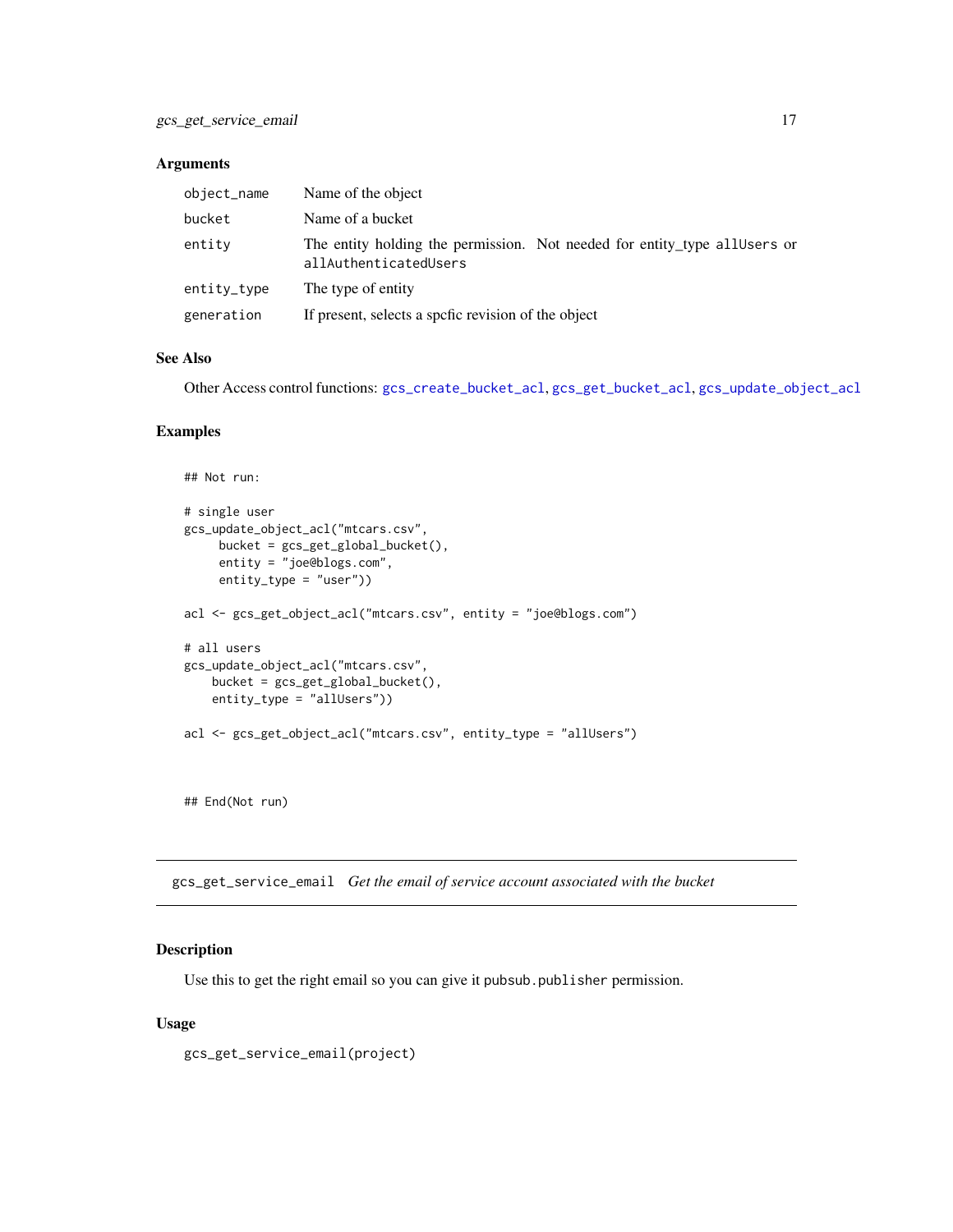<span id="page-17-0"></span>project The project name containing the bucket

## Details

This service email can be different from the email in the service JSON. Give this pubsub.publisher permission in the Google cloud console.

## See Also

Other pubsub functions: [gcs\\_create\\_pubsub](#page-6-1), [gcs\\_delete\\_pubsub](#page-8-2), [gcs\\_list\\_pubsub](#page-20-1)

<span id="page-17-1"></span>gcs\_global\_bucket *Set global bucket name*

# Description

Set a bucket name used for this R session

## Usage

```
gcs_global_bucket(bucket)
```
## Arguments

bucket bucket name you want this session to use by default, or a bucket object

## Details

This sets a bucket to a global environment value so you don't need to supply the bucket argument to other API calls.

# Value

The bucket name (invisibly)

# See Also

Other bucket functions: [gcs\\_create\\_bucket](#page-4-1), [gcs\\_create\\_lifecycle](#page-5-1), [gcs\\_delete\\_bucket](#page-7-1), [gcs\\_get\\_bucket](#page-11-1), [gcs\\_get\\_global\\_bucket](#page-13-1), [gcs\\_list\\_buckets](#page-18-1)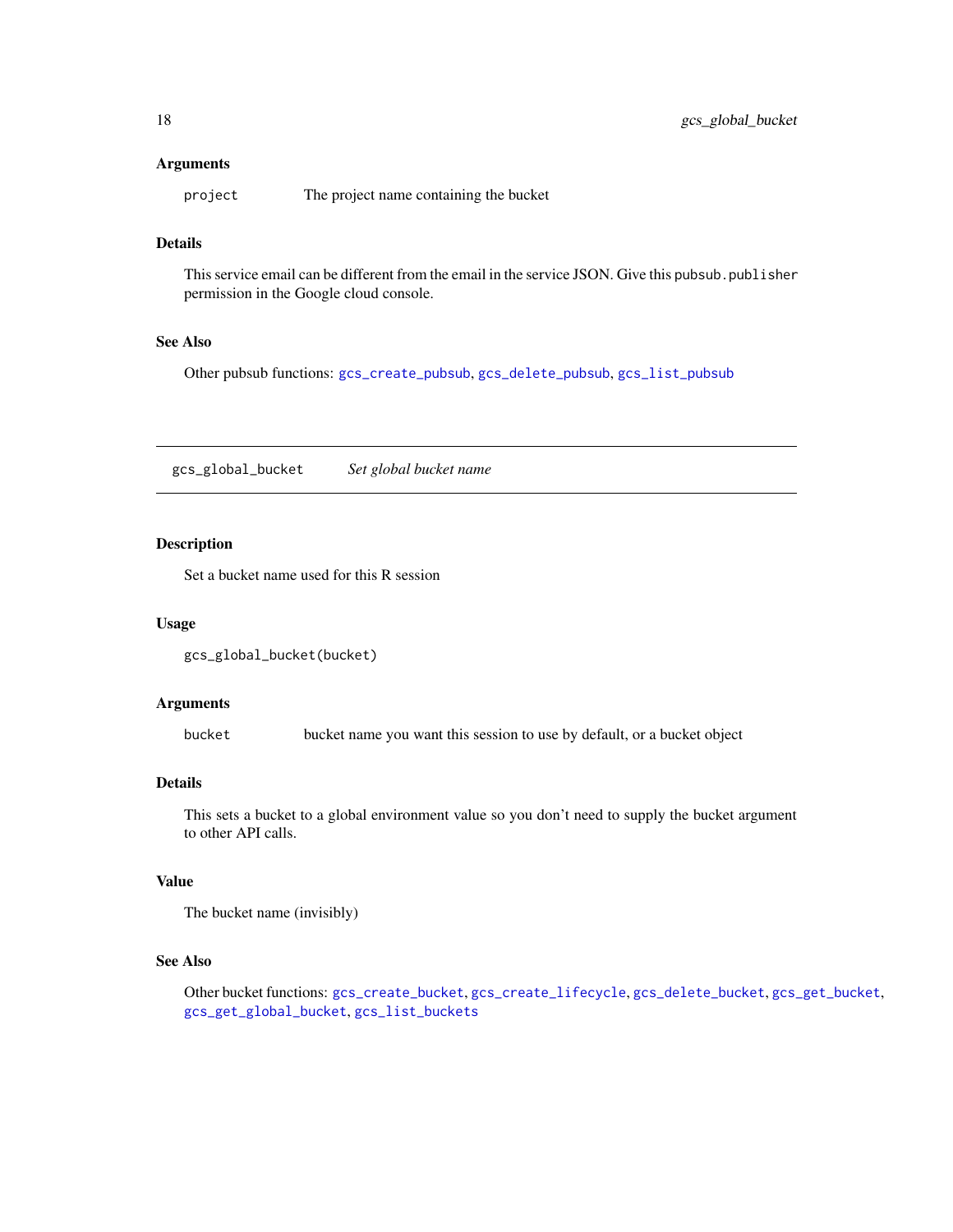<span id="page-18-1"></span><span id="page-18-0"></span>gcs\_list\_buckets *List buckets*

## Description

List the buckets your projectId has access to

## Usage

```
gcs_list_buckets(projectId, prefix = "", projection = c("noAcl",
  "full"), maxResults = 1000, detail = c("summary", "full"))
```
# Arguments

| projectId  | Project containing buckets to list                       |
|------------|----------------------------------------------------------|
| prefix     | Filter results to names beginning with this prefix       |
| projection | Properties to return. Default noAcl omits acl properties |
| maxResults | Max number of results                                    |
| detail     | Set level of detail                                      |

## Details

Columns returned by detail are:

- summary name, storageClass, location ,updated
- full as above plus: id, selfLink, projectNumber, timeCreated, metageneration, etag

#### Value

data.frame of buckets

#### See Also

Other bucket functions: [gcs\\_create\\_bucket](#page-4-1), [gcs\\_create\\_lifecycle](#page-5-1), [gcs\\_delete\\_bucket](#page-7-1), [gcs\\_get\\_bucket](#page-11-1), [gcs\\_get\\_global\\_bucket](#page-13-1), [gcs\\_global\\_bucket](#page-17-1)

# Examples

## Not run:

buckets <- gcs\_list\_buckets("your-project")

```
## use the name of the bucket to get more meta data
bucket_meta <- gcs_get_bucket(buckets$name[[1]])
```
## End(Not run)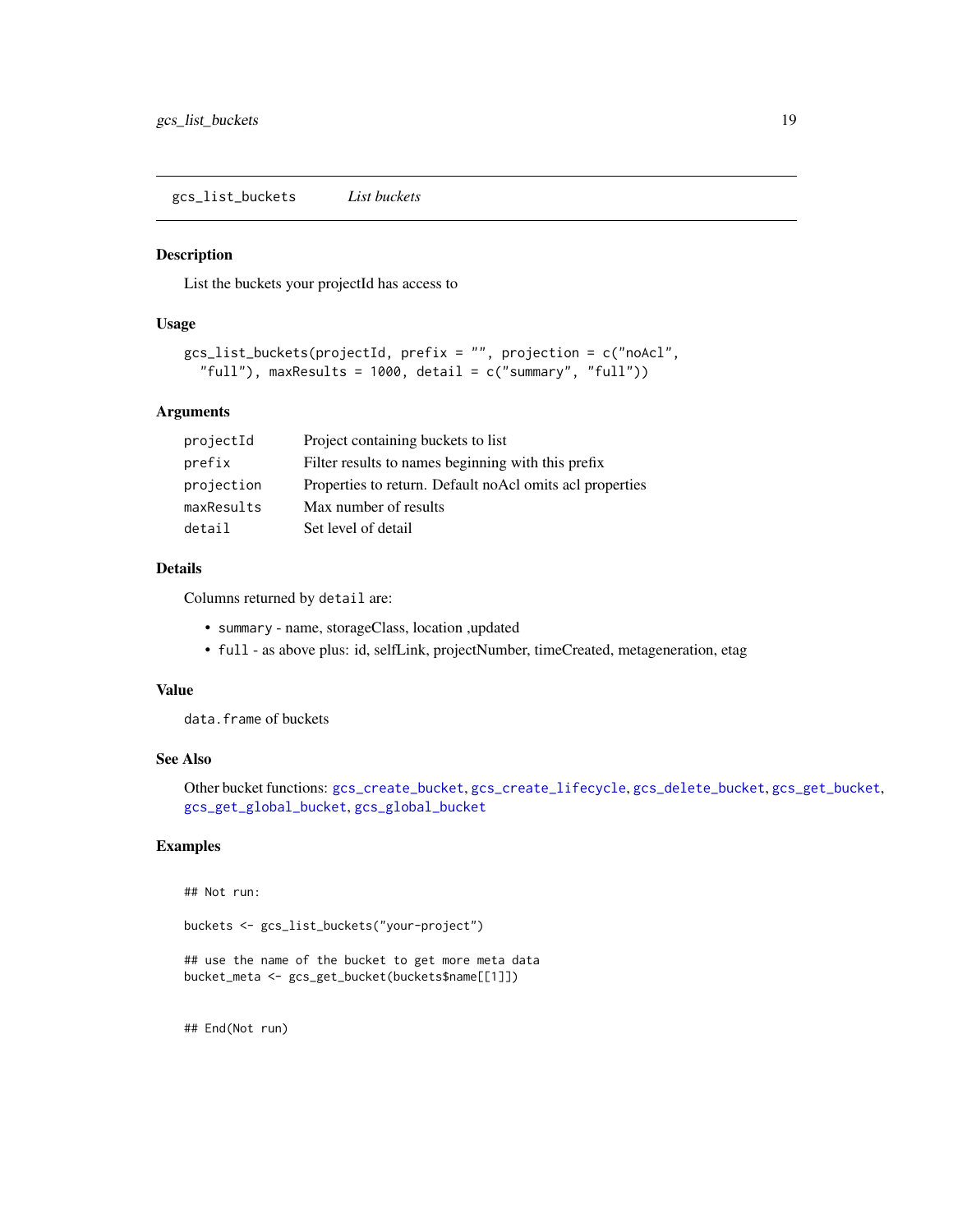<span id="page-19-1"></span><span id="page-19-0"></span>gcs\_list\_objects *List objects in a bucket*

#### Description

List objects in a bucket

# Usage

```
gcs_list_objects(bucket = gcs_get_global_bucket(),
  detail = c("summary", "more", "full"), prefix = NULL,
  delimiter = NULL)
```
# Arguments

| bucket    | bucket containing the objects                                |
|-----------|--------------------------------------------------------------|
| detail    | Set level of detail                                          |
| prefix    | Filter results to objects whose names begin with this prefix |
| delimiter | Use to list objects like a directory listing.                |

#### Details

Columns returned by detail are:

- summary name, size, updated
- more as above plus: bucket, contentType, storageClass, timeCreated
- full as above plus: id, selfLink, generation, metageneration, md5Hash, mediaLink, crc32c, etag

delimited returns results in a directory-like mode: items will contain only objects whose names, aside from the prefix, do not contain delimiter. In conjunction with the prefix filter, the use of the delimiter parameter allows the list method to operate like a directory listing, despite the object namespace being flat. For example, if delimiter were set to  $''/$ ", then listing objects from a bucket that contains the objects "a/b","a/c","dddd","eeee","e/f" would return objects "dddd" and "eeee", and prefixes "a/" and "e/".

#### Value

A data.frame of the objects

#### See Also

Other object functions: [gcs\\_compose\\_objects](#page-2-1), [gcs\\_copy\\_object](#page-3-1), [gcs\\_delete\\_object](#page-8-1), [gcs\\_get\\_object](#page-14-1), [gcs\\_metadata\\_object](#page-21-1)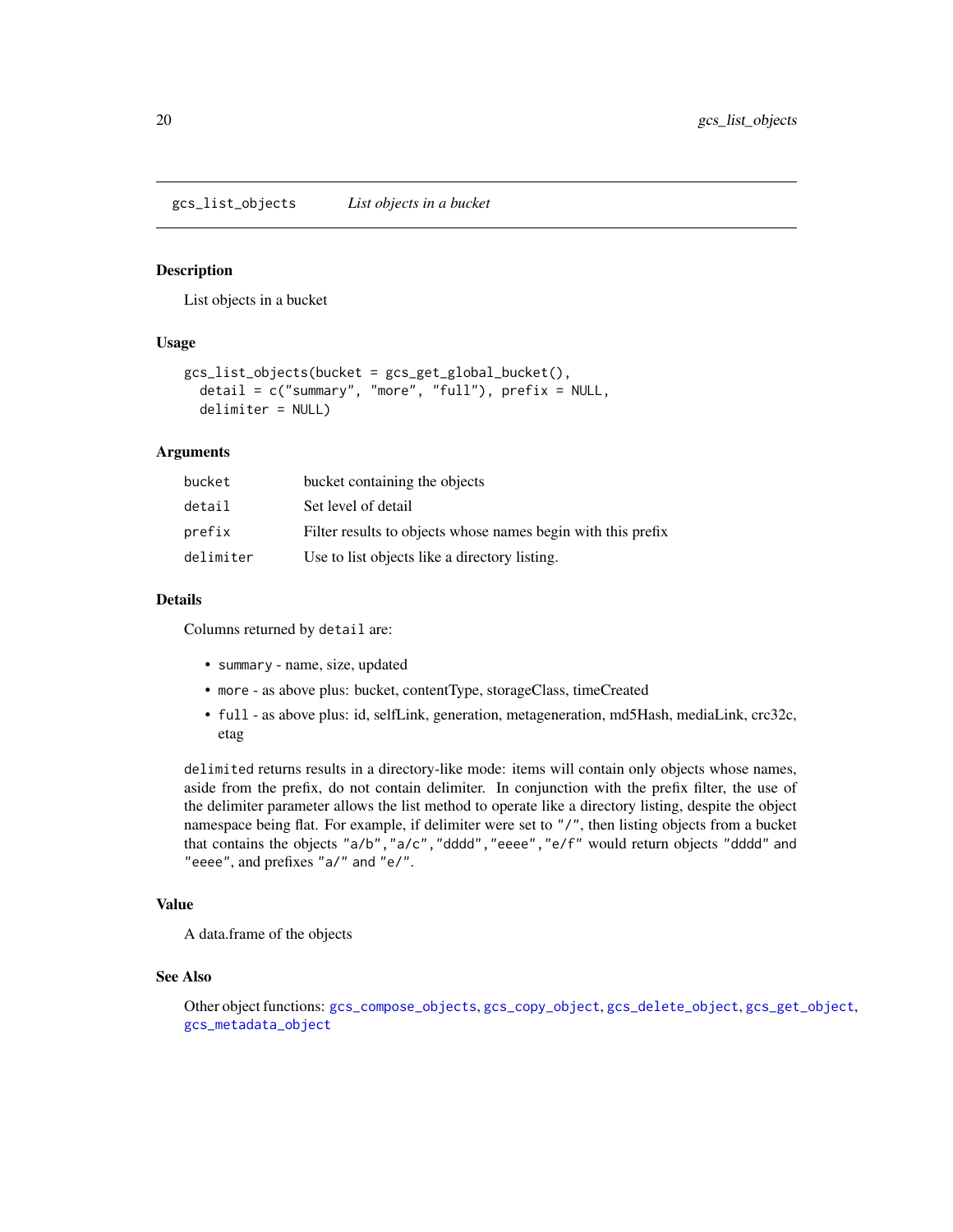<span id="page-20-1"></span><span id="page-20-0"></span>

#### Description

List notification configurations for a bucket.

#### Usage

gcs\_list\_pubsub(bucket = gcs\_get\_global\_bucket())

## Arguments

bucket The bucket for notifications

## Details

Cloud Pub/Sub notifications allow you to track changes to your Cloud Storage objects. As a minimum you wil need: the Cloud Pub/Sub API activated for the project; sufficient permissions on the bucket you wish to monitor; sufficient permissions on the project to receive notifications; an existing pub/sub topic; have given your service account at least pubsub.publisher permission.

#### See Also

<https://cloud.google.com/storage/docs/reporting-changes>

Other pubsub functions: [gcs\\_create\\_pubsub](#page-6-1), [gcs\\_delete\\_pubsub](#page-8-2), [gcs\\_get\\_service\\_email](#page-16-1)

<span id="page-20-2"></span>gcs\_load *Load .RData objects or sessions from the Google Cloud*

## Description

Load R objects that have been saved using [gcs\\_save](#page-23-1) or [gcs\\_save\\_image](#page-25-2)

## Usage

gcs\_load(file = ".RData", bucket = gcs\_get\_global\_bucket(), envir = .GlobalEnv, saveToDisk = file, overwrite = TRUE)

#### Arguments

| file       | Where the files are stored                            |
|------------|-------------------------------------------------------|
| bucket     | Bucket the stored objects are in                      |
| envir      | Environment to load objects into                      |
| saveToDisk | Where to save the loaded file. Default same file name |
| overwrite  | If file exists, overwrite. Default TRUE.              |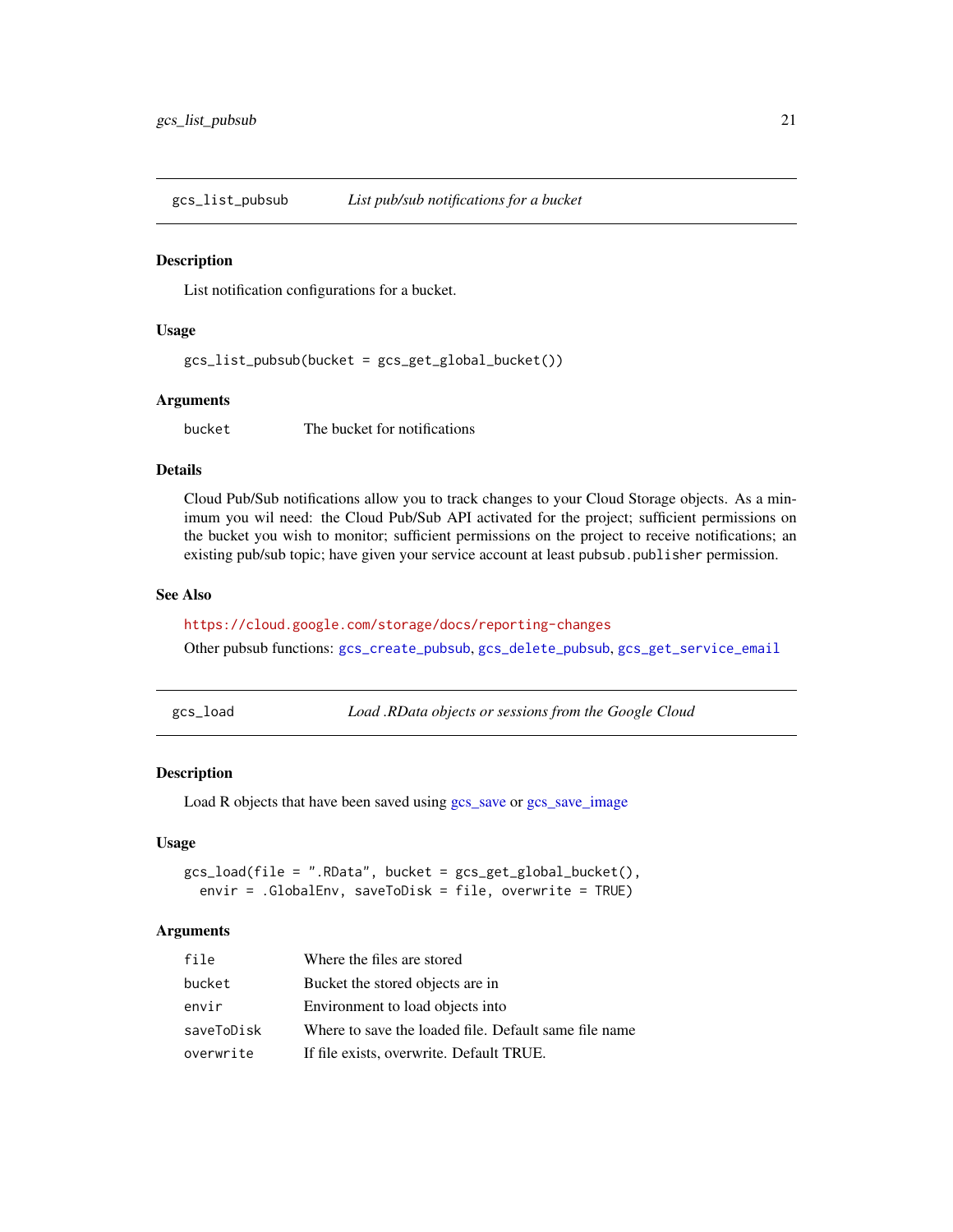# <span id="page-21-0"></span>Details

The argument file's default is to load an image file called .RData from [gcs\\_save\\_image](#page-25-2) into the Global environment.

This would overwrite your existing .RData file in the working directory, so change the file name if you don't wish this to be the case.

# Value

TRUE if successful

## See Also

Other R session data functions: [gcs\\_save\\_all](#page-24-1), [gcs\\_save\\_image](#page-25-2), [gcs\\_save](#page-23-1), [gcs\\_source](#page-27-2)

<span id="page-21-1"></span>gcs\_metadata\_object *Make metadata for an object*

# Description

Use this to pass to uploads in [gcs\\_upload](#page-28-1)

## Usage

```
gcs_metadata_object(object_name = NULL, metadata = NULL,
 md5Hash = NULL, crc32c = NULL, contentLanguage = NULL,
 contentEncoding = NULL, contentDisposition = NULL,
 cacheControl = NULL)
```
# Arguments

| object_name        | Name of the object. GCS uses this version if also set elsewhere, or a gs:// URL                          |  |
|--------------------|----------------------------------------------------------------------------------------------------------|--|
| metadata           | User-provided metadata, in key/value pairs                                                               |  |
| md5Hash            | MD5 hash of the data; encoded using base64                                                               |  |
| crc32c             | CRC32c checksum, as described in RFC 4960, Appendix B; encoded using<br>base 64 in big-endian byte order |  |
| contentLanguage    |                                                                                                          |  |
|                    | Content-Language of the object data                                                                      |  |
| contentEncoding    |                                                                                                          |  |
|                    | Content-Encoding of the object data                                                                      |  |
| contentDisposition |                                                                                                          |  |
|                    | Content-Disposition of the object data                                                                   |  |
| cacheControl       | Cache-Control directive for the object data                                                              |  |

# Value

Object metadata for uploading of class gar\_Object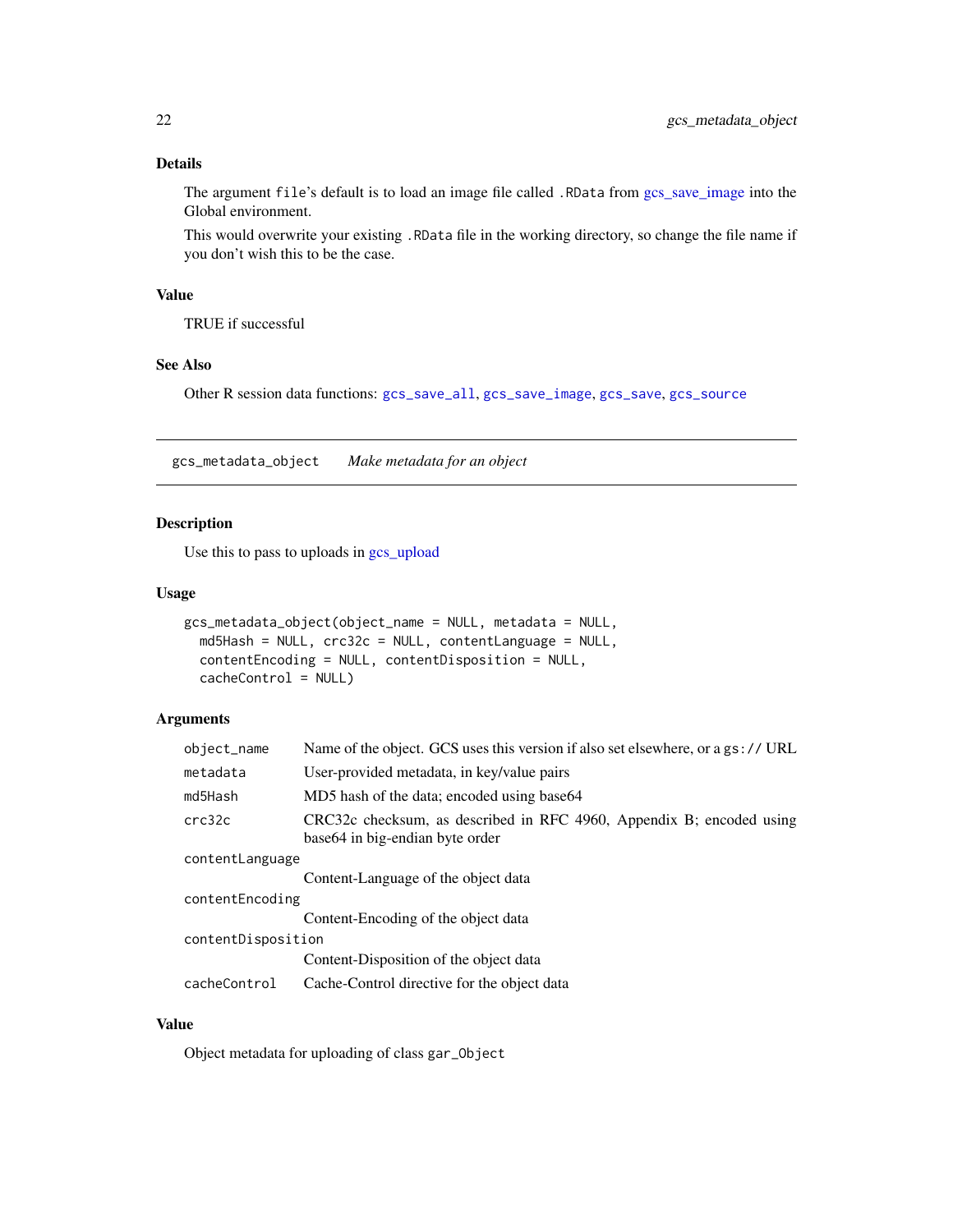## <span id="page-22-0"></span>See Also

Other object functions: [gcs\\_compose\\_objects](#page-2-1), [gcs\\_copy\\_object](#page-3-1), [gcs\\_delete\\_object](#page-8-1), [gcs\\_get\\_object](#page-14-1), [gcs\\_list\\_objects](#page-19-1)

<span id="page-22-1"></span>gcs\_parse\_download *Parse downloaded objects straight into R*

## Description

Wrapper for httr's [content.](#page-0-0) This is the default function used in [gcs\\_get\\_object](#page-14-1)

## Usage

```
gcs_parse_download(object, encoding = "UTF-8")
```
## Arguments

| object   | The object downloaded |
|----------|-----------------------|
| encoding | Default to UTF-8      |

## See Also

gcs\_get\_object

Other download functions: [gcs\\_download\\_url](#page-9-1), [gcs\\_signed\\_url](#page-25-1)

gcs\_retry\_upload *Retry a resumeable upload*

# Description

Used internally in [gcs\\_upload,](#page-28-1) you can also use this for failed uploads within one week of generating the upload URL

#### Usage

```
gcs_retry_upload(retry_object = NULL, upload_url = NULL, file = NULL,
  type = NULL)
```
# Arguments

| retry_object | A object of class gcs_upload_retry.                                               |
|--------------|-----------------------------------------------------------------------------------|
| upload_url   | As created in a failed upload via gcs_upload                                      |
| file         | The file location to upload                                                       |
| type         | The file type, guessed if NULL                                                    |
|              | Either supply a retry object, or the upload_url, file and type manually yourself. |
|              | The function will first check to see how much has been uploaded already, then     |
|              | try to send up the remaining bytes.                                               |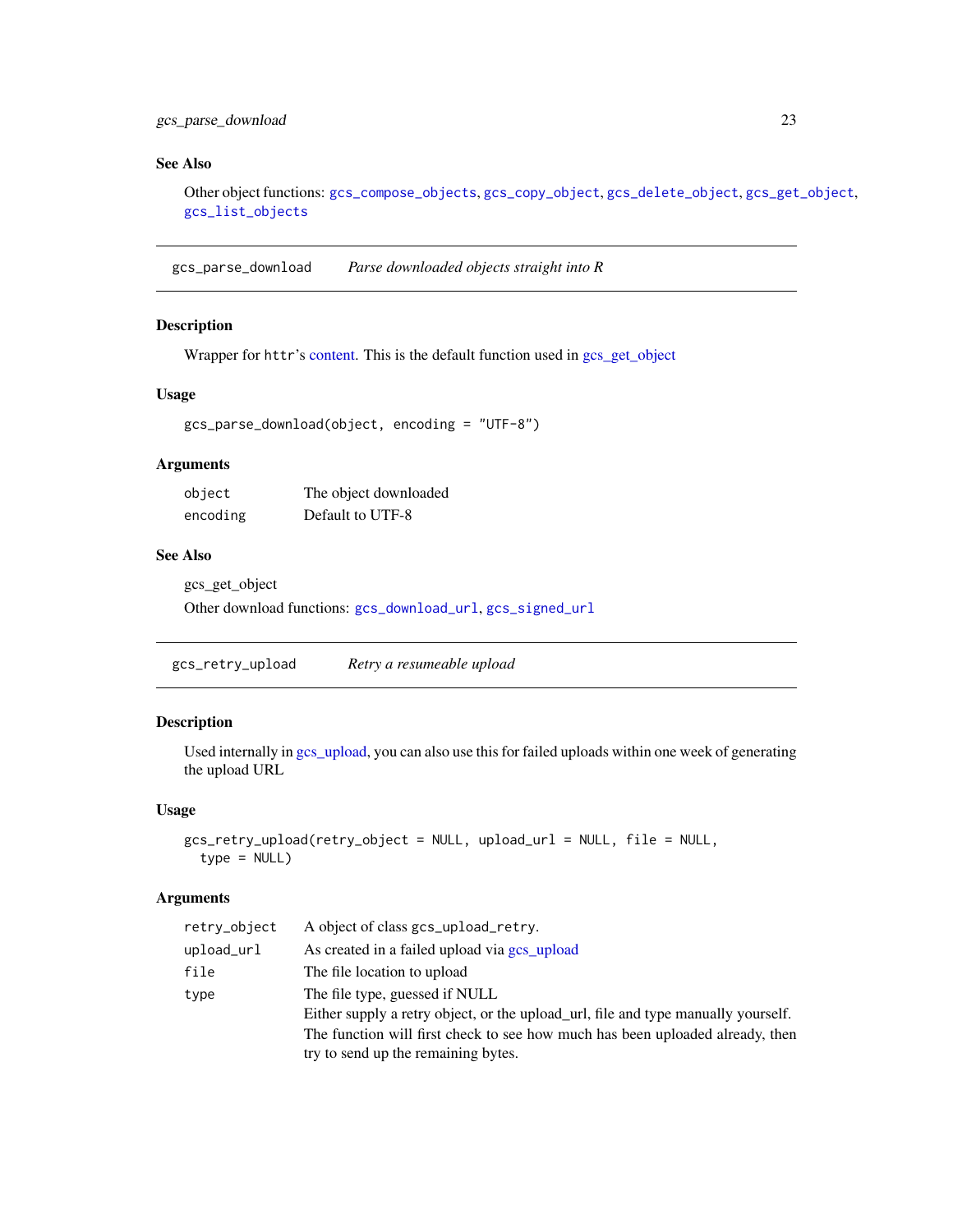# <span id="page-23-0"></span>Value

If successful, an object metadata object, if not an gcs\_upload\_retry object.

<span id="page-23-1"></span>

|  | gcs_save |  |
|--|----------|--|
|  |          |  |

Save *.RData objects to the Google Cloud* 

# Description

Performs [save](#page-0-0) then saves it to Google Cloud Storage.

# Usage

```
gcs\_save(..., file, bucket = gcs\_get\_global_bucket(),envir = parent.frame()
```
# Arguments

| $\ddotsc$ | The names of the objects to be saved (as symbols or character strings).       |
|-----------|-------------------------------------------------------------------------------|
| file      | (Represent that will be uploaded (conventionally with file extension . RData) |
| bucket    | Bucket to store objects in                                                    |
| envir     | Environment to search for objects to be saved                                 |

#### Details

For all session data use [gcs\\_save\\_image](#page-25-2) instead.

gcs\_save(ob1,ob2,ob3,file = "mydata.RData") will save the objects specified to an .RData file then save it to Cloud Storage, to be loaded later using [gcs\\_load.](#page-20-2)

For any other use, its better to use [gcs\\_upload](#page-28-1) and [gcs\\_get\\_object](#page-14-1) instead.

Restore the R objects using gcs\_load(bucket = "your\_bucket")

This will overwrite any data within your local environment with the same name.

## Value

The GCS object

#### See Also

Other R session data functions: [gcs\\_load](#page-20-2), [gcs\\_save\\_all](#page-24-1), [gcs\\_save\\_image](#page-25-2), [gcs\\_source](#page-27-2)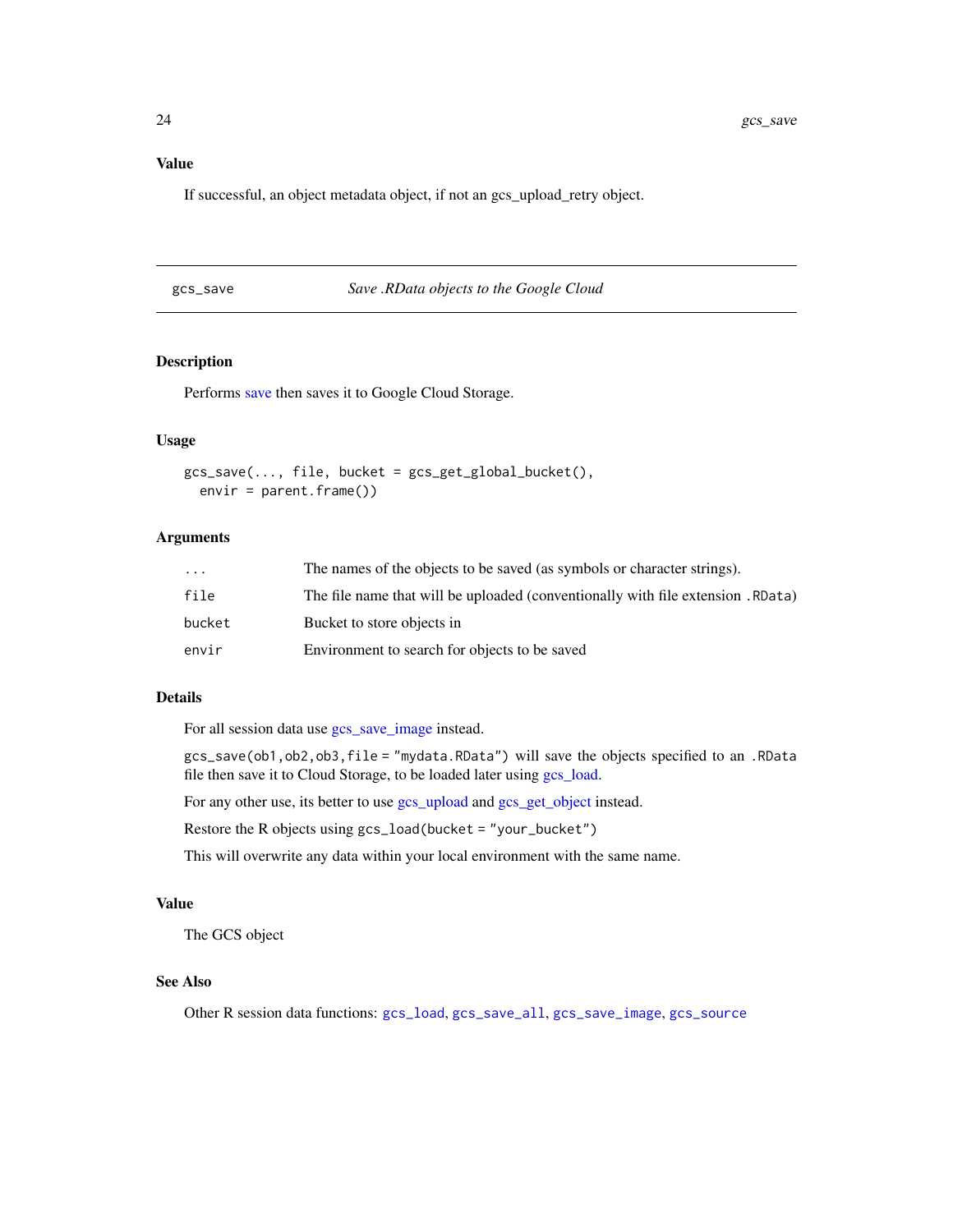<span id="page-24-1"></span><span id="page-24-0"></span>

# <span id="page-24-2"></span>Description

This function takes all the files in the directory, zips them, and saves/loads/deletes them to the cloud. The upload name will be the directory name.

## Usage

```
gcs_save_all(directory = getwd(), bucket = gcs_get_global_bucket(),
 pattern = "")gcs_load_all(directory = getwd(), bucket = gcs_get_global_bucket(),
  exdir = directory, list = FALSE)
gcs_delete_all(directory = getwd(), bucket = gcs_get_global_bucket())
```
## Arguments

| directory | The folder to upload/download                                                                          |
|-----------|--------------------------------------------------------------------------------------------------------|
| bucket    | Bucket to store within                                                                                 |
| pattern   | An optional regular expression. Only file names which match the regular ex-<br>pression will be saved. |
| exdir     | When downloading, specify a destination directory if required                                          |
| list      | When downloading, only list where the files would unzip to                                             |

## Details

Zip/unzip is performed before upload and after download using [zipr.](#page-0-0)

#### Value

When uploading the GCS meta object; when downloading TRUE if successful

## See Also

Other R session data functions: [gcs\\_load](#page-20-2), [gcs\\_save\\_image](#page-25-2), [gcs\\_save](#page-23-1), [gcs\\_source](#page-27-2)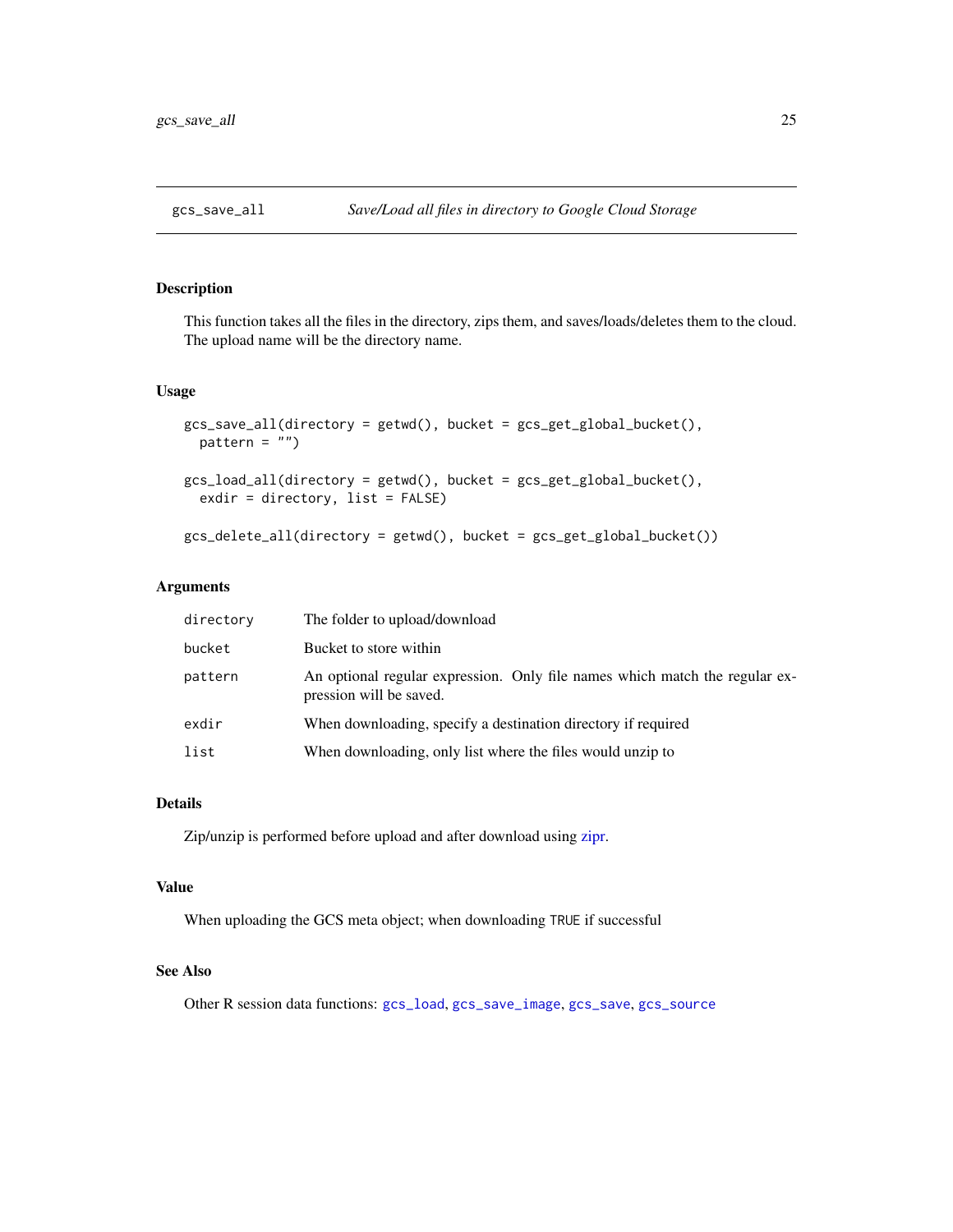<span id="page-25-2"></span><span id="page-25-0"></span>

## Description

Performs [save.image](#page-0-0) then saves it to Google Cloud Storage.

## Usage

```
gcs_save_image(file = ".RData", bucket = gcs_get_global_bucket(),
  saveLocation = NULL, envir = parent.frame())
```
# Arguments

| file         | Where to save the file in GCS and locally |
|--------------|-------------------------------------------|
| bucket       | Bucket to store objects in                |
| saveLocation | Which folder in the bucket to save file.  |
| envir        | Environment to save from                  |

## Details

gcs\_save\_image(bucket = "your\_bucket") will save all objects in the workspace to .RData folder on Google Cloud Storage within your\_bucket.

Restore the objects using gcs\_load(bucket = "your\_bucket")

This will overwrite any data with the same name in your current local environment.

## Value

The GCS object

## See Also

Other R session data functions: [gcs\\_load](#page-20-2), [gcs\\_save\\_all](#page-24-1), [gcs\\_save](#page-23-1), [gcs\\_source](#page-27-2)

<span id="page-25-1"></span>gcs\_signed\_url *Create a signed URL*

# Description

This creates a signed URL which you can share with others who may or may not have a Google account. The object will be available until the specified timestamp.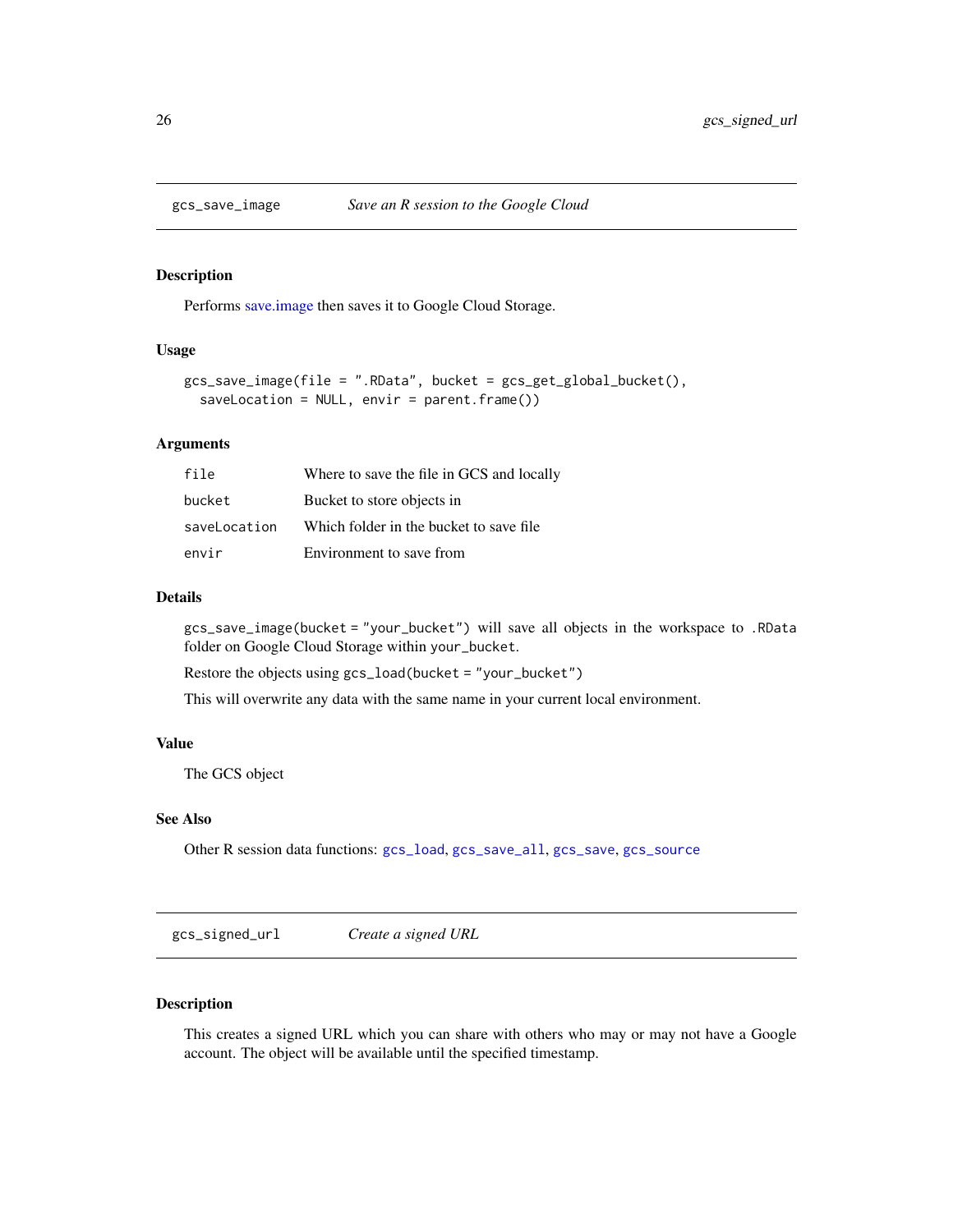# <span id="page-26-0"></span>gcs\_signed\_url 27

## Usage

```
gcs_signed_url(meta_obj, expiration_ts = Sys.time() + 3600,
 verb = "GET", md5hash = NULL, includeContentType = FALSE)
```
# Arguments

| meta_obi           | A meta object from gcs_get_object                                                                                      |  |
|--------------------|------------------------------------------------------------------------------------------------------------------------|--|
| expiration_ts      | A timestamp of class "POSIXct" such as from Sys.time() or a numeric in<br>seconds from Unix Epoch. Default is 60 mins. |  |
| verb               | The URL verb of access e.g. GET or PUT. Default GET                                                                    |  |
| md5hash            | An optional md5 digest value                                                                                           |  |
| includeContentType |                                                                                                                        |  |
|                    | For getting the URL via browsers this should be set to FALSE (the default). Oth-                                       |  |

erwise, set to TRUE to include the content type of the object in the request needed.

#### Details

Create a URL with a time-limited read and write to an object, regardless whether they have a Google account

## See Also

<https://cloud.google.com/storage/docs/access-control/signed-urls>

Other download functions: [gcs\\_download\\_url](#page-9-1), [gcs\\_parse\\_download](#page-22-1)

## Examples

```
## Not run:
obj <- gcs_get_object("your_file", meta = TRUE)
signed <- gcs_signed_url(obj)
temp <- tempfile()
on.exit(unlink(temp))
download.file(signed, destfile = temp)
file.exists(temp)
## End(Not run)
```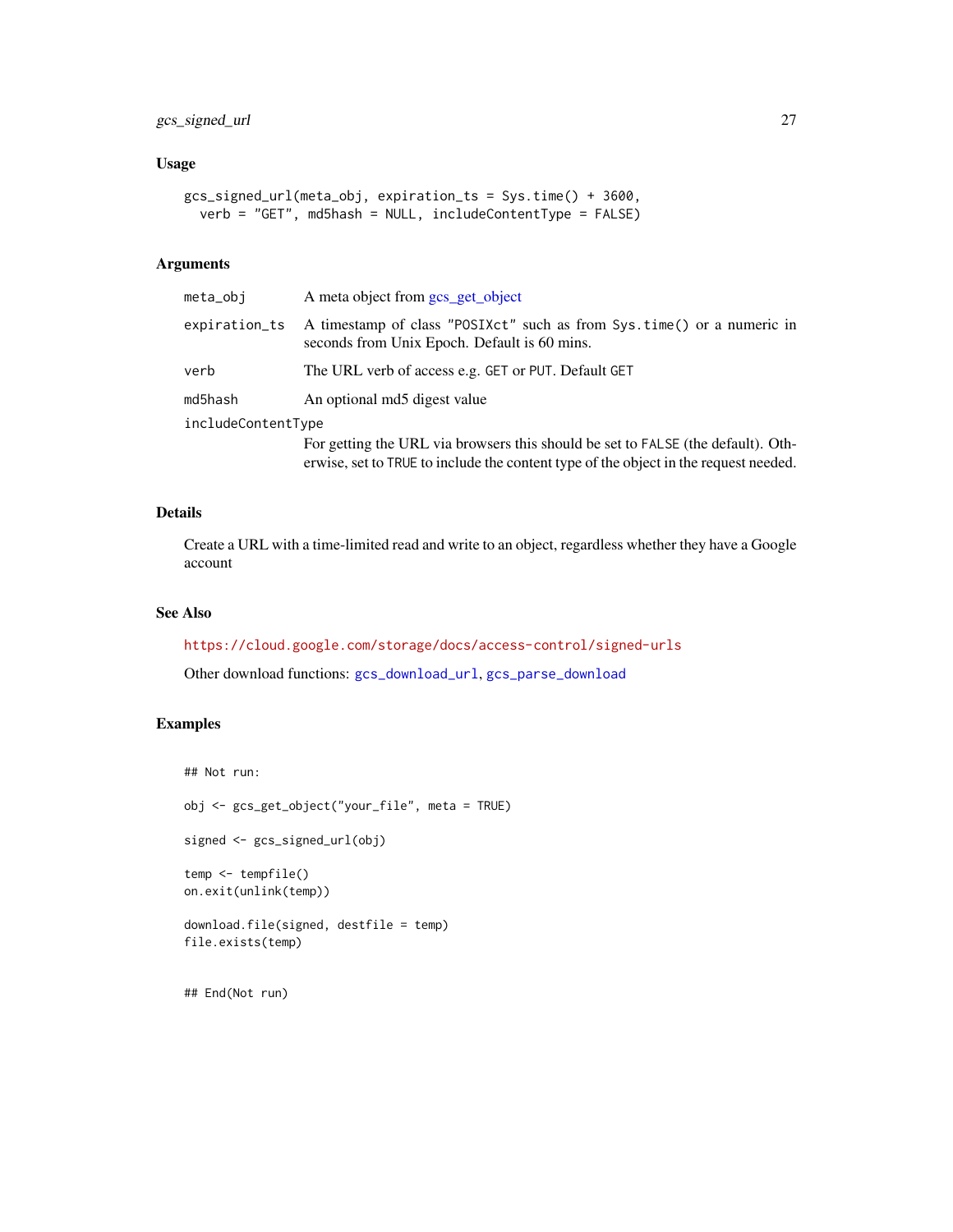<span id="page-27-2"></span><span id="page-27-0"></span>

#### Description

Download an R script and run it immediately via [source](#page-0-0)

# Usage

```
gcs\_source(script, bucket = gcs\_get\_global_bucket(), ...)
```
## Arguments

| script  | The name of the script on GCS    |
|---------|----------------------------------|
| bucket  | Bucket the stored objects are in |
| $\cdot$ | Passed to source                 |

# Value

TRUE if successful

# See Also

Other R session data functions: [gcs\\_load](#page-20-2), [gcs\\_save\\_all](#page-24-1), [gcs\\_save\\_image](#page-25-2), [gcs\\_save](#page-23-1)

<span id="page-27-1"></span>gcs\_update\_object\_acl *Change access to an object in a bucket*

#### Description

Updates Google Cloud Storage ObjectAccessControls

# Usage

```
gcs_update_object_acl(object_name, bucket = gcs_get_global_bucket(),
  entity = "", entity_type = c("user", "group", "domain", "project",
  "allUsers", "allAuthenticatedUsers"), role = c("READER", "OWNER"))
```
## Arguments

| object_name | Object to update                          |
|-------------|-------------------------------------------|
| bucket      | Google Cloud Storage bucket               |
| entity      | entity to update or add, such as an email |
| entity_type | what type of entity                       |
| role        | Access permission for entity              |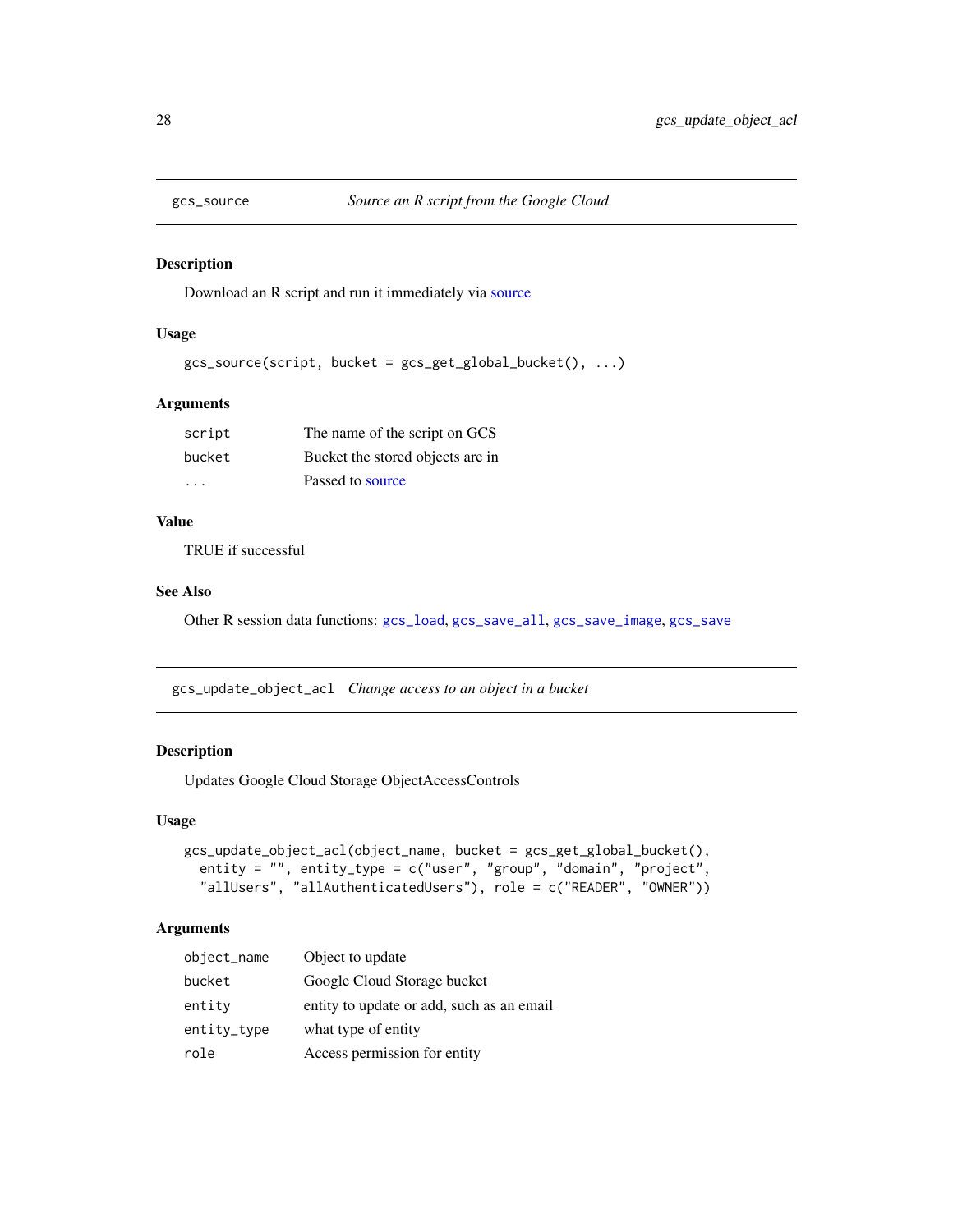# <span id="page-28-0"></span>gcs\_upload 29

## Details

An entity is an identifier for the entity\_type.

- entity="user" may have userId or email
- entity="group" may have groupId or email
- entity="domain" may have domain
- entity="project" may have team-projectId

## For example:

- entity="user" could be jane@doe.com
- entity="group" could be example@googlegroups.com
- entity="domain" could be example.com which is a Google Apps for Business domain.

#### Value

TRUE if successful

## See Also

[objectAccessControls on Google API reference](https://cloud.google.com/storage/docs/json_api/v1/objectAccessControls/insert)

Other Access control functions: [gcs\\_create\\_bucket\\_acl](#page-5-2), [gcs\\_get\\_bucket\\_acl](#page-12-1), [gcs\\_get\\_object\\_acl](#page-15-1)

<span id="page-28-1"></span>gcs\_upload *Upload a file of arbitrary type*

## Description

Upload up to 5TB

```
gcs_upload(file, bucket = gcs_get_global_bucket(), type = NULL,
 name = deparse(substitute(file)), object_function = NULL,
 object_metadata = NULL, predefinedAcl = c("private",
  "authenticatedRead", "bucketOwnerFullControl", "bucketOwnerRead",
  "projectPrivate", "publicRead", "default"), upload_type = c("simple",
  "resumable"))
```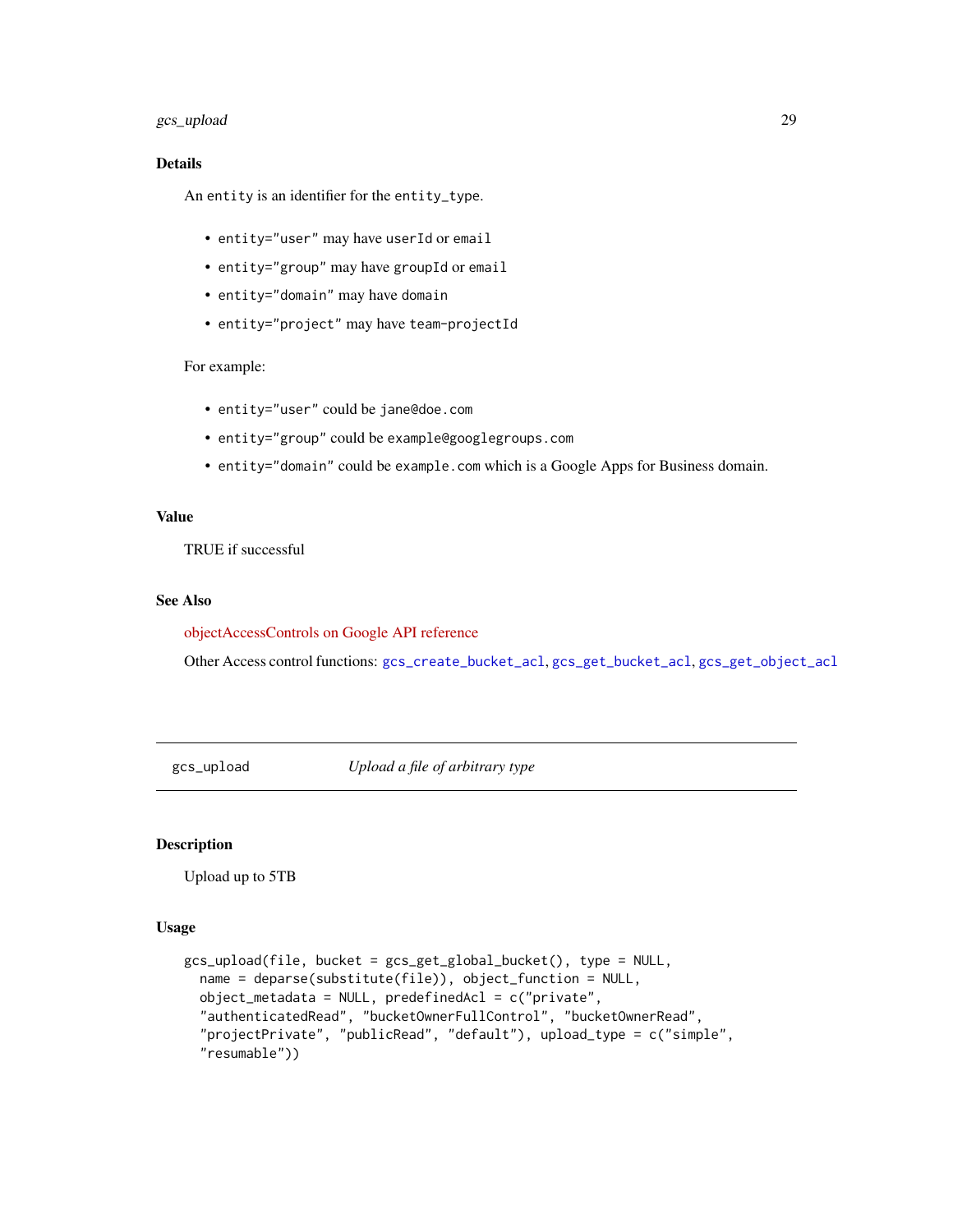<span id="page-29-0"></span>

| file            | data.frame, list, R object or filepath (character) to upload file |  |
|-----------------|-------------------------------------------------------------------|--|
| bucket          | bucketname you are uploading to                                   |  |
| type            | MIME type, guessed from file extension if NULL                    |  |
| name            | What to call the file once uploaded. Default is the filepath      |  |
| object_function |                                                                   |  |
|                 | If not NULL, a function (input, output)                           |  |
| object_metadata |                                                                   |  |
|                 | Optional metadata for object created via gcs metadata object      |  |
| predefinedAcl   | Specify user access to object. Default is 'private'               |  |
| upload_type     | Override automatic decision on upload type                        |  |

## Details

When using object\_function it expects a function with two arguments:

- input The object you supply in file to write from
- output The filename you write to

By default the upload\_type will be 'simple' if under 5MB, 'resumable' if over 5MB. 'Multipart' upload is used if you provide a object\_metadata.

If object\_function is NULL and file is not a character filepath, the defaults are:

- file's class is data.frame [write.csv](#page-0-0)
- file's class is list [toJSON](#page-0-0)

If object\_function is not NULL and file is not a character filepath, then object\_function will be applied to the R object specified in file before upload. You may want to also use name to ensure the correct file extension is used e.g. name = 'myobject.feather'

If file or name argument contains folders e.g. /data/file.csv then the file will be uploaded with the same folder structure e.g. in a /data/ folder. Use name to override this.

# Value

If successful, a metadata object

#### scopes

Requires scopes https://www.googleapis.com/auth/devstorage.read\_write or https://www.googleapis.com/auth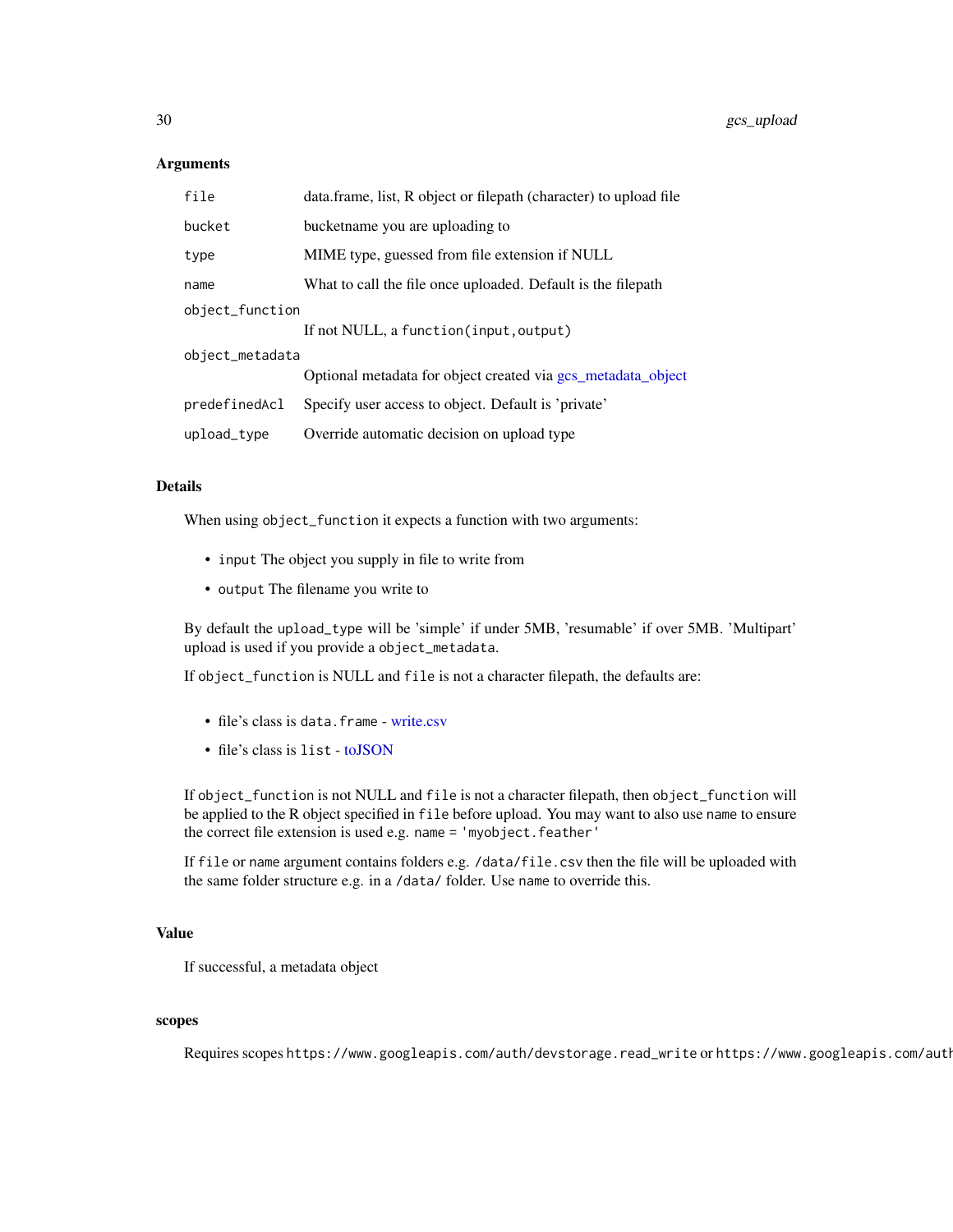# <span id="page-30-0"></span>gcs\_version\_bucket 31

#### Examples

## Not run:

```
## set global bucket so don't need to keep supplying in future calls
gcs_global_bucket("my-bucket")
## by default will convert dataframes to csv
gcs_upload(mtcars)
## mtcars has been renamed to mtcars.csv
gcs_list_objects()
## to specify the name, use the name argument
gcs_upload(mtcars, name = "my_mtcars.csv")
## when looping, its best to specify the name else it will take
## the deparsed function call e.g. X[[i]]
my_files <- list.files("my_uploads")
lapply(my_files, function(x) gcs_upload(x, name = x))## you can supply your own function to transform R objects before upload
f <- function(input, output){
 write.csv2(input, file = output)
}
gcs_upload(mtcars, name = "mtcars_csv2.csv", object_function = f)
## End(Not run)
```
gcs\_version\_bucket *Change or fetch bucket version status*

## Description

Turn bucket versioning on or off, check status (default), or list archived versions of objects in the bucket and view their generation numbers.

```
gcs_version_bucket(bucket, action = c("status", "enable", "disable",
  "list"))
```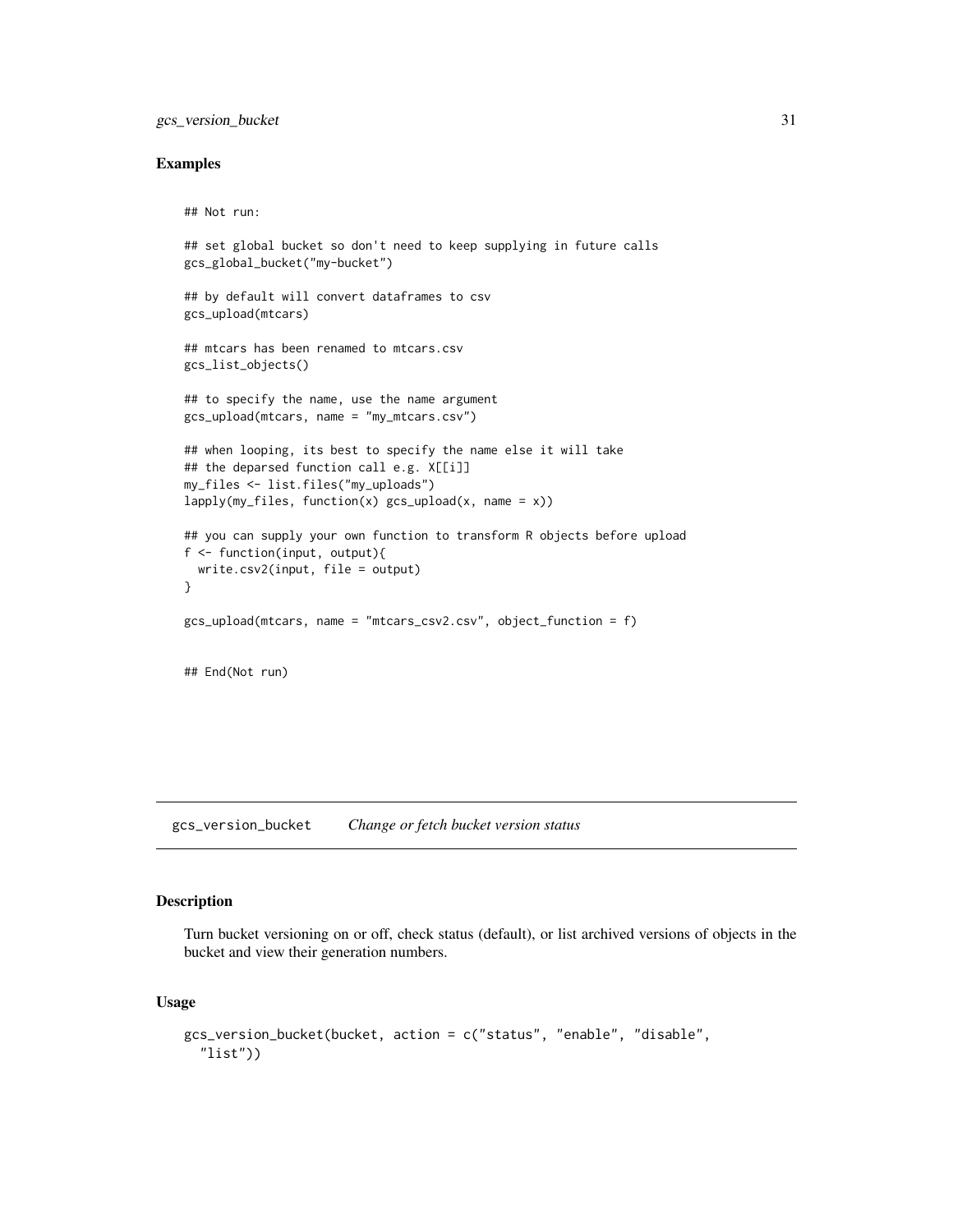<span id="page-31-0"></span>

| bucket | gcs bucket                               |
|--------|------------------------------------------|
| action | "status", "enable", "disable", or "list" |

# Value

If action="list" a versioned\_objects dataframe If action="status" a boolean on if versioning is TRUE or FALSE If action="enable" or "disable" TRUE if operation is successful

# Examples

```
## Not run:
 buck <- gcs_get_global_bucket()
 gcs_version_bucket(buck, action = "disable")
 gcs_version_bucket(buck, action = "status")
 # Versioning is NOT ENABLED for "your-bucket"
 gcs_version_bucket(buck, action = "enable")
 # TRUE
 gcs_version_bucket(buck, action = "status")
 # Versioning is ENABLED for "your-bucket"
 gcs_version_bucket(buck, action = "list")
```
## End(Not run)

googleCloudStorageR *googleCloudStorageR*

# Description

Interact with Google Cloud Storage API in R. Part of the 'cloudyr' project.